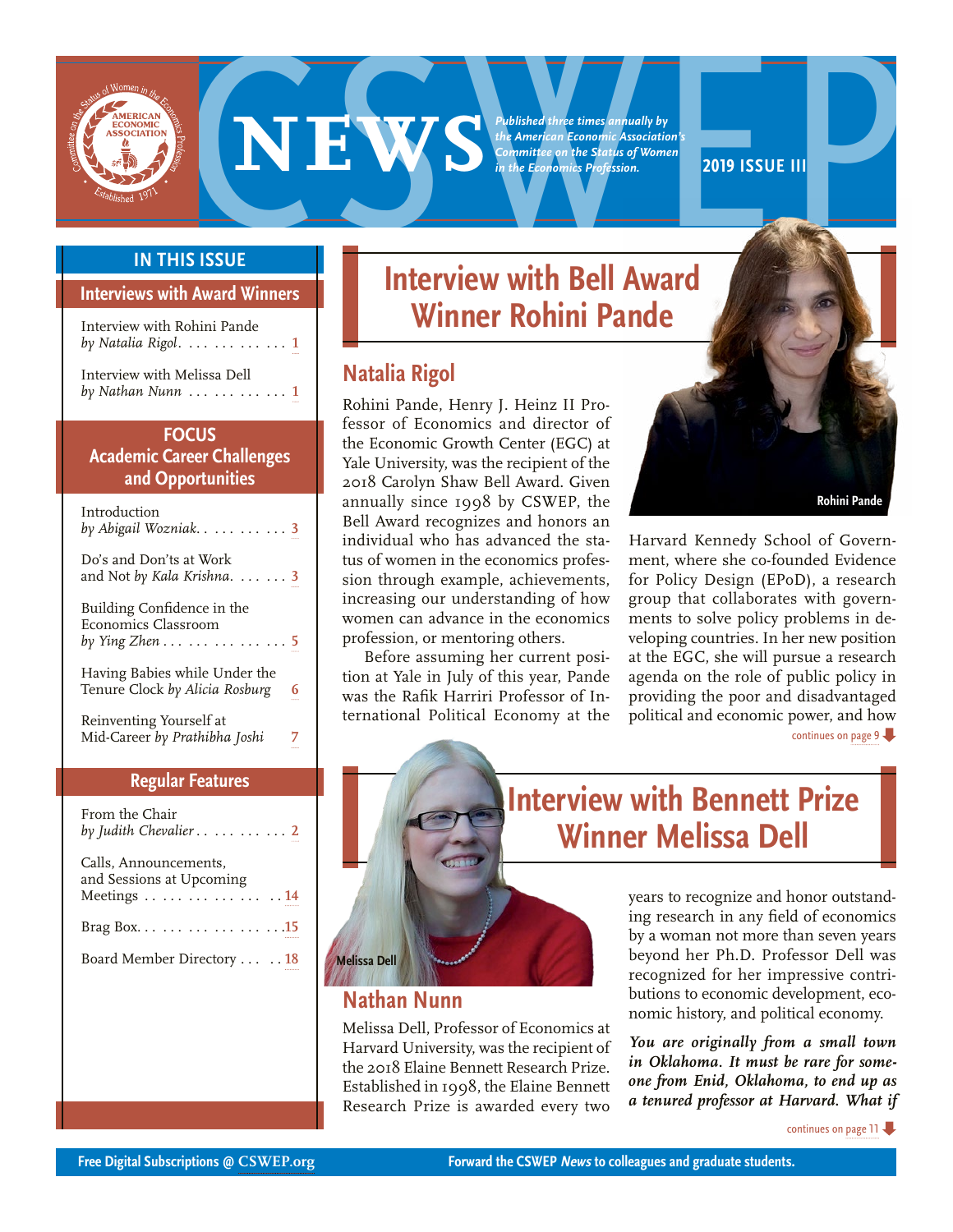#### **Contributors**

<span id="page-1-0"></span>

**Kala Krishna,** Professor of Economics and Liberal Arts Research Professor, The Pennsylvania State **University** 



**Nathan Nunn,** Frederic E. Abbe Professor of Economics, Harvard University



**Alicia Rosburg,** Associate Professor of Economics and Provost's Fellow for Sustainability, University of Northern Iowa



**Ying Zhen,** Associate Professor of Economics, Wesleyan College

#### **CSWEP News Staff**

Judith Chevalier, Editor Kate Silz-Carson, Oversight Editor Abigail Wozniak, Co-Editor Leda Black, **[Graphic Designer](http://www.ledablack.com/)**

**Judith A. Chevalier, Chair**  William S. Beinecke Professor of Economics and Finance School of Management, Yale University



**Prathibha Joshi,** Professor of Economics, Gordon State College



**Natalia Rigol,** Assistant Professor of Business Administration, Harvard University



**Abigail Wozniak,** Director, Opportunity & Inclusive Growth Institute, Federal Reserve Bank of Minneapolis



## From the Chair **Judith A. Chevalier**

Congratulations to the recipient of the 2019 Carolyn Shaw Bell Award, Yan Chen, the Daniel Kahneman Collegiate Professor of Information in the School of Information at the University of Michigan. Professor Chen is a leading scholar and former President of the Economic Science Association (ESA). A participant in the first CSWEP-sponsored mentoring program (COFFE) in 1998, Professor Chen has paid it forward by serving as a CeMENT mentor and by developing a junior mentoring program for the Economic Science Association. On behalf of the CSWEP Board, I invite you to join us to celebrate Prof. Chen at the 2020 AEA Meetings in San Diego. The award will be presented at the CSWEP Luncheon and Awards Ceremony on Friday, January 3. The luncheon will take place from 12:30–2:15 pm in San Diego Ballroom C of the Marriott Marquis. At the CSWEP Luncheon, we will share the 2019 *Annual Report on the Status of Women in the Economics Profession*. Register in advance for the luncheon at **[CSWEP.org](http://CSWEP.org)**. Our celebration of Yan Chen will continue at our CSWEP reception from 6:00 to 7:30 pm on Friday, January 3.

In addition to the luncheon and reception, there will be a full slate of CSWEP activities in San Diego and I look forward to meeting readers of the *News* at these events. An important CSWEP goal is to showcase the work of junior economists and to this end, we sponsor paper sessions at the AEA meetings. This year we have three CSWEP-sponsored sessions on the economics of gender, including one session on gender and the economics profession. These sessions were organized by Jonathan Guryan, Melissa Kearney, and Claudia Olivetti, who report being impressed by the range and quality of research submitted for consideration. CSWEP is also sponsoring two sessions on financial globalization (organized by Sebnem Kalemli-Ozcan) and two sessions on the economics of crime

(organized by Jennifer Doleac and Sandra Black).

In addition to these research sessions, CSWEP is co-sponsoring a session with four other professional associations on "Women in Economics-Perspectives and New Initiatives from Five Professional Associations." I will be on this panel along with representatives of other professional associations. On Sunday morning, look out for our panel co-hosted with CSMGEP, "[Launching a Professional Develop](https://www.aeaweb.org/conference/2020/preliminary/1808?q=eNqrVipOLS7OzM8LqSxIVbKqhnGVrJQMlXSUUstS80qAbCOlWh2lxOLi_GQgxwwkU5JalAtkA1kpiZUQRklmbiqEVZaZWg4yrKigXDAoYGqgVFsLXDDC_x8B)[ment Initiative: A Conversation among](https://www.aeaweb.org/conference/2020/preliminary/1808?q=eNqrVipOLS7OzM8LqSxIVbKqhnGVrJQMlXSUUstS80qAbCOlWh2lxOLi_GQgxwwkU5JalAtkA1kpiZUQRklmbiqEVZaZWg4yrKigXDAoYGqgVFsLXDDC_x8B) [Mentoring Veterans, Eager Mentors,](https://www.aeaweb.org/conference/2020/preliminary/1808?q=eNqrVipOLS7OzM8LqSxIVbKqhnGVrJQMlXSUUstS80qAbCOlWh2lxOLi_GQgxwwkU5JalAtkA1kpiZUQRklmbiqEVZaZWg4yrKigXDAoYGqgVFsLXDDC_x8B) [and Founders of New Mentoring Initia](https://www.aeaweb.org/conference/2020/preliminary/1808?q=eNqrVipOLS7OzM8LqSxIVbKqhnGVrJQMlXSUUstS80qAbCOlWh2lxOLi_GQgxwwkU5JalAtkA1kpiZUQRklmbiqEVZaZWg4yrKigXDAoYGqgVFsLXDDC_x8B)[tives.](https://www.aeaweb.org/conference/2020/preliminary/1808?q=eNqrVipOLS7OzM8LqSxIVbKqhnGVrJQMlXSUUstS80qAbCOlWh2lxOLi_GQgxwwkU5JalAtkA1kpiZUQRklmbiqEVZaZWg4yrKigXDAoYGqgVFsLXDDC_x8B)" A number of new conferences, fellowships and initiatives have been created to mentor and support diverse economists. Our panel brings together an exciting group of mentoring entrepreneurs to discuss opportunities for launching new initiatives. Anna Gifty Opoku-Agyeman (co-founder of the Sadie Collective), Marie Mora (Director of the AEA Economics Mentoring Program), Maya Rossin-Slater (founder of a mentoring workshop supporting women graduate students), and Martha Bailey (director of one of CSWEP's Ce-MENT mentoring workshops) will all be serving as panelists. This event will be on Sunday, January 5 from 10:30 am to 12:15 pm in the Marriott Marquis, San Diego Ballroom C.

A highlight of the meetings for CSWEP is our mentoring breakfasts for junior and mid-career women. These are organized by Sebnem Kalemli-Ozcan, Sandy Black, and Petra Moser. The mentoring breakfasts for junior economists will take place Friday, January 3, and Sunday, January 5, from 8:00– 10:00 am. Our breakfast for mid-career economists is scheduled for Saturday, January 4, from 8:00–10:00 am. We encourage economists within six years of their Ph.D. as well as graduate students on the job market to pre-register for the breakfast for junior economists. The

[continues on page 13](#page-12-0)

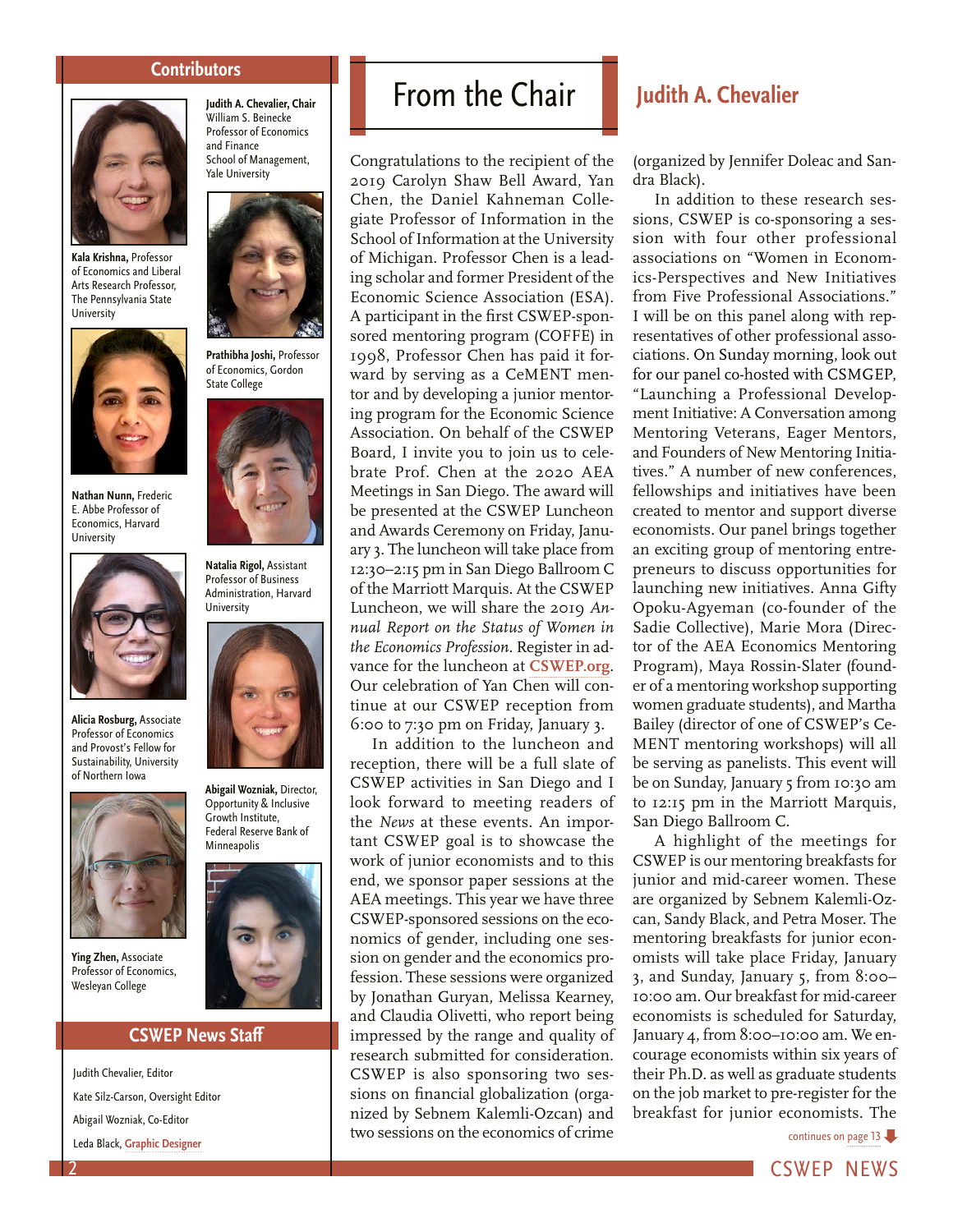## <span id="page-2-0"></span>**FOCUS Academic Career Challenges and Opportunities**

### **Abigail Wozniak**

In March 2018, I chaired a panel on academic career challenges and opportunities sponsored by CSWEP at the Midwest Economics Association meetings. The organizers invited panelists to talk about how they grew into their careers as academic economists.

At that point, I had passed more than ten years in academia, and I quickly agreed, hoping of course that some of this fantastic discussion would resonate for me. Prior to the panel, I'd been leaning heavily on one conversation I'd had with a senior colleague. Shortly after I learned of my promotion, he stopped by my office to offer his one piece of advice to happiness after tenure. He told me I should keep growing. Then he said you can grow "this way," gesturing upward with his hands, or "this way," opening his hands wide apart. But he said the important thing was to keep growing. I was still stunned that anyone was giving

me post-tenure advice, so I nodded and didn't follow up by asking him to explain exactly what those options meant.

I have since regretted my lack of follow through, but I think I got the idea. However, for a while, trying to grow both deep and wide became a recipe for personal explosion. I could grow deep, and invest in my field and my research, perhaps even new lines of research inquiry and more resource intensive questions. Or I could grow wide, and add skills by investing in projects outside of my research. But which skills? There are many to choose from. I think my colleague's point was that there is no single answer to this. But for longer term career satisfaction, academics will need to make choices about where to put time and energy.

I'm excited that my fellow panelists have all agreed to share their perspectives on the ways in which they grew into their positions as academic economists, making choices about how to allocate time and energy along the way. Together, they reflect on different stages of that process. Kala Krishna has sound advice for anyone beginning in the economics profession. Ying Zhen shares a number of ways to invest in teaching, an activity which, for many in academia, is the biggest component of professional life. Alicia Rosburg reflects on the decision to have children while working towards tenure, and how to navigate that with your institution. And Prathiba Joshi has many ideas for how to continue investing after reaching midcareer. Hearing their perspectives reminded me that the process of reaching mid-career, and beyond, is a series of investments. I hope their essays will encourage many of you to think about what your next professional investment will be.  $\blacksquare$ 

## **Do's and Don'ts at Work and Not**

Much of this short discussion is common sense. But, "There is nothing more uncommon than common sense." (Frank Lloyd Wright)

What seems like common sense ex post might not occur to you ex ante but seems so obvious ex-post. Be warned that there is nothing deep in what I say below. Nevertheless, I hope that it will be helpful to you. After being in this business for a while, I am often asked questions by young faculty and students. I will use some of these questions as a way of navigating this topic.

The most common question I get is: **I go to a conference and I don't know anybody, what do I do?** The first time I

heard this question I was surprised because it was not a question I ever had. Then I realized how lucky I was to have absorbed the answer by osmosis. Especially in smaller programs, women graduate students have no role models or mentors to help out.

The answer is: go up to someone who is not surrounded by people, introduce yourself, and ask who they are. Ask about their work. No one can resist that! It's amazing what a little honest interest and a bit of flattery does to make people open up. At a smaller more interactive conference, read the papers ahead of time and think about the work so that you can ask good questions.

#### **Kala Krishna**

Maybe discuss them with a few colleagues or students beforehand. Talk to participants in the breaks and ask more detailed questions one on one. Think about their work and do your best to be constructive rather than try to show how smart you are. Remember, everyone in the room is smart! Make a good impression, then people want to talk to you!

The second most common question I get is: **How can I speak up without being seen as overbearing?**

This is a hard one and there is no easy answer. When women ask questions, even in a conference, often they are seen as being too aggressive. If they don't ask questions, they are seen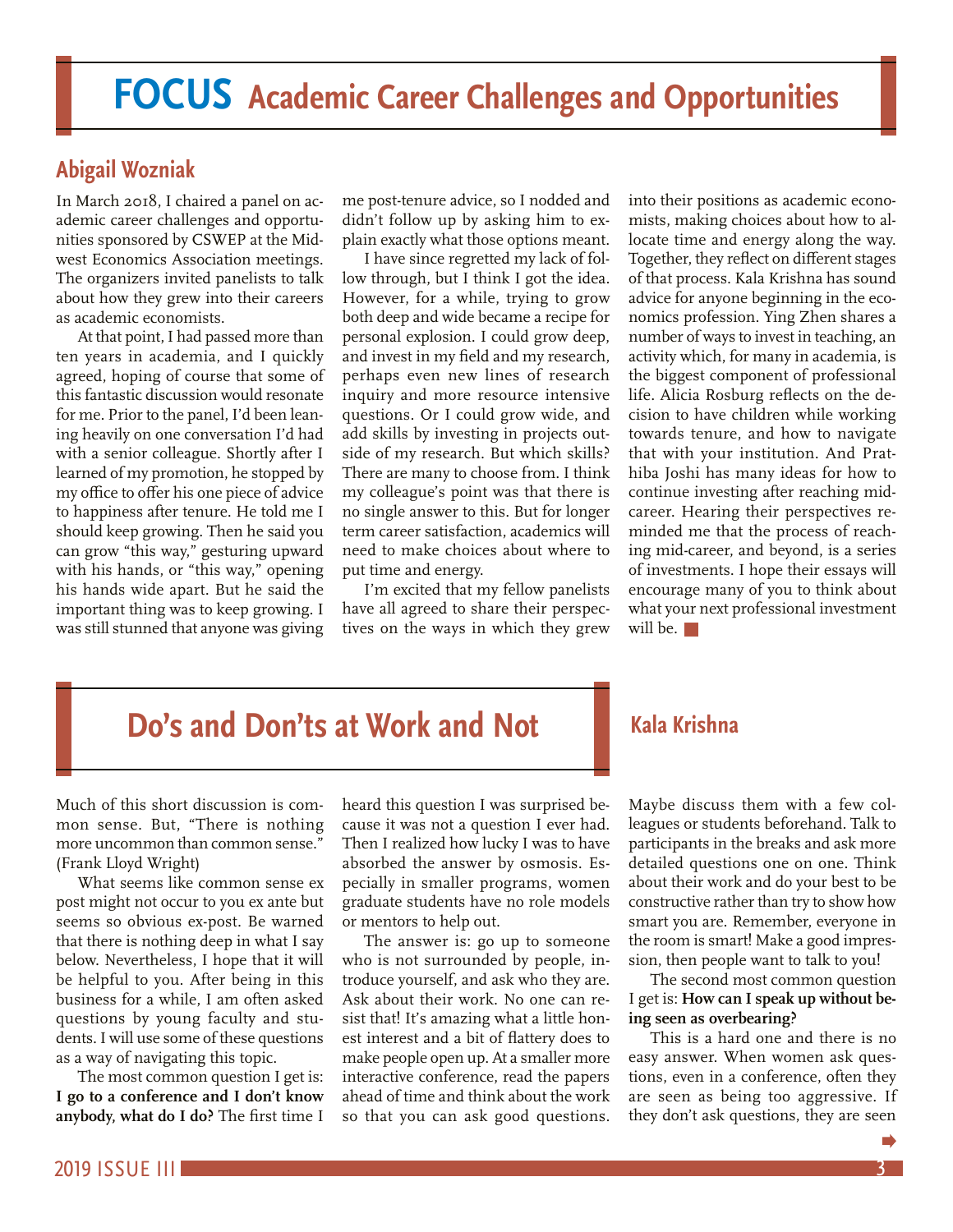#### **Do's and Don'ts**

[as passive. Men are rarely, if ever, ac](#page-2-0)cused of being either. Just be yourself and ask whatever you want to ask and don't worry too much about how you are being perceived. There really is not much you can do about it. Do speak up when you see double standards being applied. How often do we ask whether a man's spouse will be willing to move, but we usually ask this when a woman is involved?

The third most common question is: **How do I manage things in a male dominated environment? Can I have a life and get tenure?** 

Let's face it: in many fields of economics, women, especially tenured ones, are few and far between. The world is not fair (men do not become pregnant yet) so here are a few tips for how to manage in an imperfect world. Many of these tips are equally relevant for men.

#### **People see what they expect.**

Be there a lot, at least to begin with. Get a reputation for being a hard worker. Once people are sold on that, they will not miss you when you are not around. They will just expect you are somewhere else in the building!

#### **People have priors.**

They expect women to be out of the office for personal reasons more than men. Don't explain. If you need to drop the kids somewhere, say you have an appointment. Do not say you have to drop the kids. It's none of their business anyway.

#### **Being sociable is part of the job.**

A lot of ideas, opportunities and potential coauthored work comes from just talking over a beer or dinner. If you are uncomfortable going out one on one after a long day at the computer, add someone to the group so you feel happier about it. Don't isolate yourself from your colleagues as it is likely there will be very few women faculty wherever you go.

#### **The world will not come to you.**

You need to put yourself out there. Apply for getting your paper on the program at meetings. Even if they don't take it, they might invite you. Apply for jobs you want, both in academics and out of it - the worst outcome is you won't get it and you are no worse off than not applying.

#### **You are not superwoman, nor need you be.**

You can have a life and tenure. Hire as much help as you need. The best money you ever spent is on outsourcing whatever household jobs you do not want to do such as cleaning or laundry. Do what you want to do, like spending quality time with the family. Don't do what you think of as a chore and don't feel guilty about it. Did you not learn about comparative advantage and opportunity cost? Even if you are the one responsible for running the house, do it efficiently.

#### **Networks matter.**

Offer to run the seminar series. Inviting people to give a seminar often gets you a seminar invitation. You will need letter writers all your life. Networks really do matter. Knowing who is looking to hire for what or which conferences are going on is a huge plus. The internet has made it easier to keep up, but not everyone uses the tools available. I have two tips. First, by going to **[www.](http://www.nber.org/~confer) [nber.org/~confer](http://www.nber.org/~confer)** you can get the entire list of NBER conferences going on and the programs and paper links. Keep up to date easily by looking for conferences in your area. Second, conferencemaker is the leading software to organize conferences. Go to **[https://editorialexpress.](https://editorialexpress.com/cgi-bin/conference/cm.cgi) [com/cgi-bin/conference/cm.cgi](https://editorialexpress.com/cgi-bin/conference/cm.cgi)** to get a list of upcoming conferences using the software and submit!

#### **Leverage your skills.**

Take Garicano's (2000) hierarchies work to heart. Even if you could do everything yourself, delegate to leverage your skills. Find good people to work with. Work with students. Use RA help. Find what you do better than the rest of the team and do it. Depending on your stage of life this will change. Be ready to change with it. As a newbie, you may be the one doing the data work and finding writing hard. As you grow older you may find that your time is best used writing the model and paper and managing people, rather than doing the data work. Joint work, especially with many different people, is not discounted by much. With more and more components to most papers, it is often even necessary to work with people. Discover the joys of working with people you like, respect and trust.

### **Be plugged in.**

There is no excuse to be behind the curve with the internet. The NBER, CEPR, CES-Ifo and SSRN are good places to look for access to the latest working papers. Most universities have institutional access to them.

### **Ask for help.**

Your colleagues are an immense resource. No one knows everything. Happily admit to complete ignorance and ask for their help. Learn from them. It's a lot easier than digging through an area you are unfamiliar with. Attend a graduate class as often as you can. It is a fun and easy way to catch up and most colleagues are happy to let you come.

#### **Reference**

Garicano, Luis. "Hierarchies and the organization of knowledge in production." *Journal of Political Economy* 108, no.  $5$  (2000):  $874 - 904$ .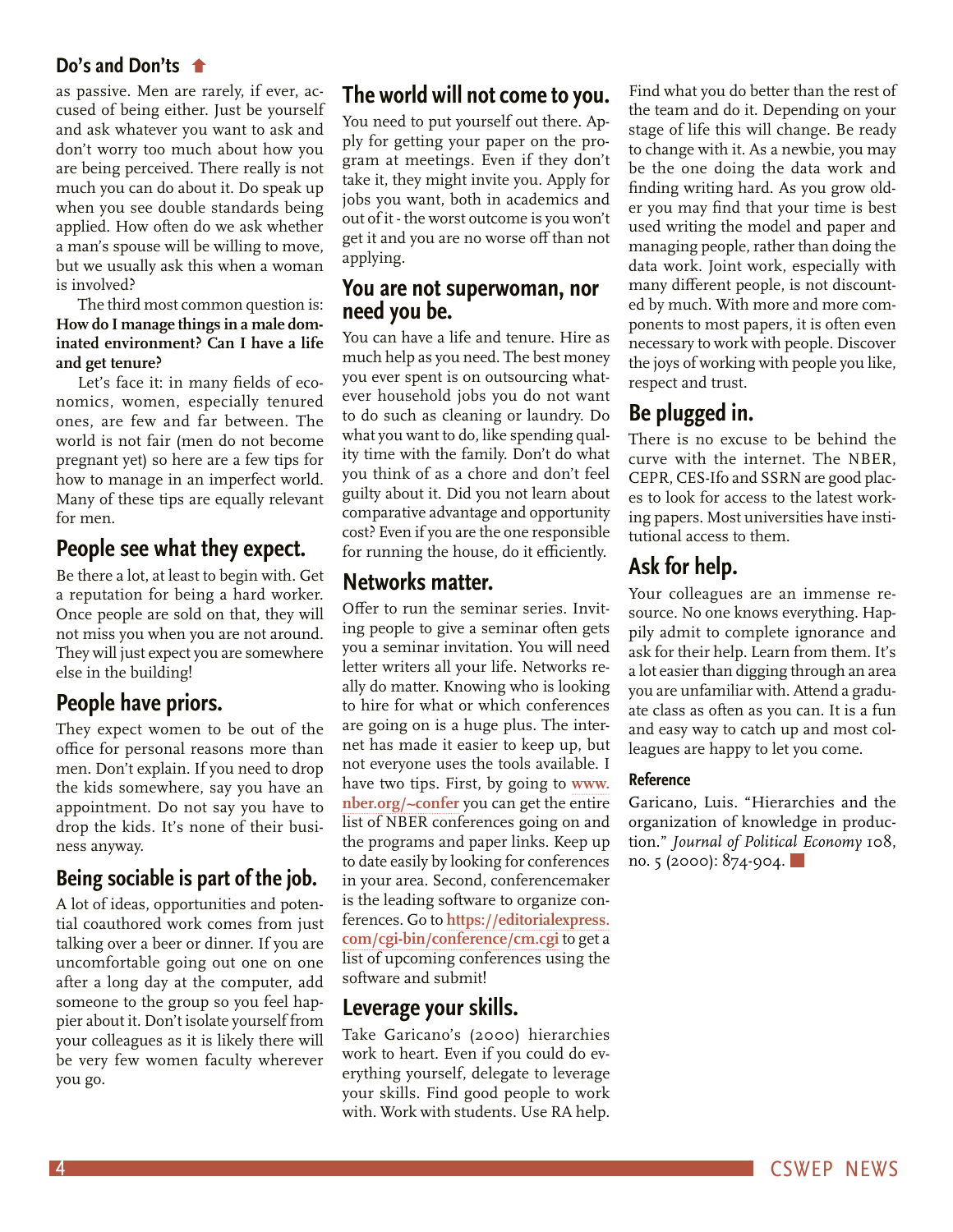### <span id="page-4-0"></span>**Building Confidence in the Economics Classroom**

I am a tenured Associate Professor of Economics at Wesleyan College. Founded in 1836, Wesleyan College is the first women's liberal arts college in the world.

During my more than seven years of teaching at Wesleyan, I have observed that many female students, especially those who are new to economics, are intimidated at the beginning of the semester by the numbers and graphs in the textbooks. This observation, along with the large fraction (25%) of international students in my courses, makes effective teaching a very important part of my job.

I believe effective economics professors should do well in two respects. First, they should help students build confidence at the very beginning. In particular, building confidence among female students and getting them interested in economics should be our priority. Secondly, they should serve as a good guide for students. It is the professor's responsibility to use creative ways to stimulate students' interests, help them better understand the materials, and illustrate how to apply textbook knowledge to real life. Effective teaching requires instructors to adopt the most appropriate teaching methods and strategies for their audience and the topic. The four things that I focus on in my teaching are being encouraging and enthusiastic with my students, class preparation, tailoring my teaching to the audience in order to stimulate their interest, and using different teaching methods.

It's important for a professor to realize how influential they can be at the very beginning of a semester. We professors should always convey a positive tone to the students, not only at the beginning but also throughout the whole class. To build students' confidence in economics, I try to be a very easy-going and approachable professor. In the first

class meeting of an undergraduate intro-level economics class, I make a point of saying a few encouraging words. For example, I might say, "I hope we will work as a team and have fun in this class by discussing many interesting issues." I continue to provide encouragement throughout the semester. If an exam is around the corner, I wish them good luck and encourage them to work harder, but also work to create a pleasant atmosphere. For example, I often send my students a group email the night before the exam saying "Studying hard is good, but at the same time, take it easy! I believe you will do a great job tomorrow."

In my first two years of teaching at Wesleyan, preparing classes was my life. My estimated average preparation time for a new fifty-minute class was eight to ten hours. This painstaking process made me grow as a professor. More importantly, it made me very confident when I was standing in front of students and answering their questions. Although I no longer have as many new preps, I still spend a significant amount of time preparing for my courses. In addition, I enthusiastically attend economics teaching workshops to further polish my teaching skill. Although it would be very easy to recycle my old courses, I feel it is my responsibility to present students the updated materials in order to keep up with the times and advance with my students side by side. I believe that one can really have full confidence and enjoy the process of teaching after teaching the course with your full effort for at least ten times.

However, building students' confidence in economics is only the first step. As economics is application oriented, it seems to be an art to use easy and creative ways to stimulate students' interests, help them better understand the materials, and illustrate how to apply textbook knowledge to real life. During my more than seven years of teaching at Wesleyan, I have taught six completely different groups of students: traditional undergraduates (day program), EMBA program (graduate-level), nontraditional undergraduates (evening program), GEICO program (for its employees), the dual-degree program (a partnered program with Guangzhou University in China), and the online/hybrid program. These diverse groups of students require up-to-date teaching techniques.

Stimulating their interest in economics is key to teaching students from very diverse backgrounds. To do this, I usually start my lecture with a real life example. I then present the theory behind it. To further stimulate students' interests in the topics, in the intro-level classes, I encourage them to read *Wall Street Journal*, *New York Times*, or *Business Week* on a regular basis, and then present the articles in class with their own analyses. In upper-level classes, to push students to reach their full potential, I often assign them journal papers and then have discussions about them in class. I consider it a good way to bring students to the academic rigor of economics. To make them more confident to read these challenging papers, I often tell them that I actually spend much more time reading these papers than them in order to grasp the motivation and main ideas.

Using different technologies to teach economics class is a helpful way to engage students in and after class. I especially love using humorous video clips to stimulate students' interest in economics. Using funny videos such as one about Kopi Luwak coffee (which is made from coffee beans that have been partially digested by the Asian palm civet), can stimulate students' enthusiasm. Using videos also helps me to present the textbook materials in a more organized and creative way.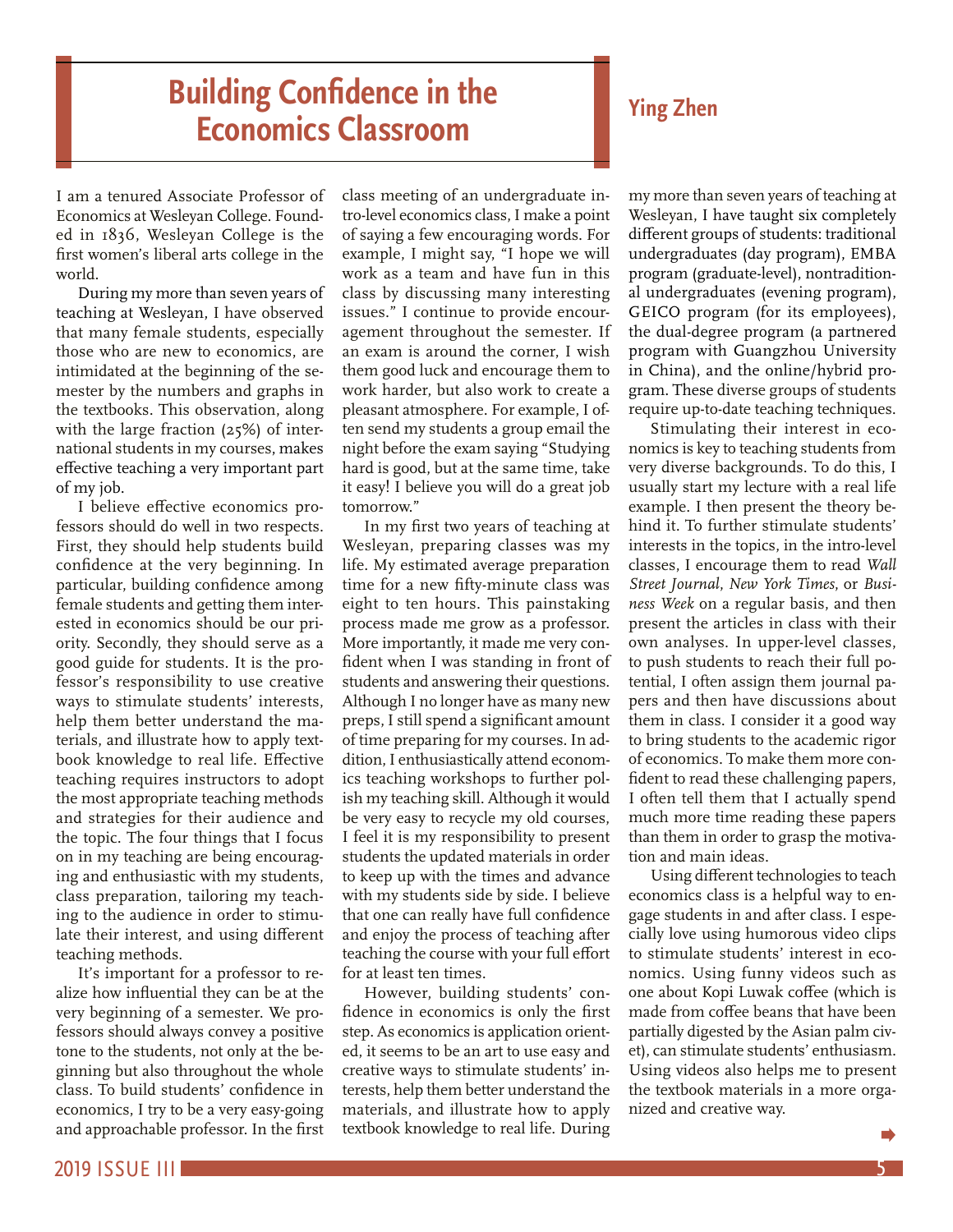## **Having Babies while Under the Tenure Clock Alicia Rosburg**

<span id="page-5-0"></span>I did the unadvisable. I had children (yes, plural) while under the tenure clock. My first pregnancy was during the second year of my tenure clock and my second pregnancy was during my fifth year. I hope that my experience provides useful tips and advice for those considering parenthood in academia and insight to others within the profession who may mentor those facing circumstances similar to mine.

My husband and I married the summer before I started my PhD program. We naively discussed children and blissfully decided that the best "timing

#### **Building Confidence**

[Another technology is the use of](#page-4-0)  games. I use the fishing game to teach the Tragedy of the Commons Theory. Using a combination of online and classroom versions of the fishing game can help students learn about how pursuing their self-interest can have negative effects on the group's welfare. The online version of fishing game helps students understand the difference between private goods and public goods. The classroom version of the game can further stimulate students' thinking about the importance of property rights. It also stimulates their enthusiasm and helps me to teach in a more creative way.

The first goal of my teaching is to begin by making students confident about themselves, equip them with basic knowledge in principles of economics, and show them ways that help them explore the field. At the advanced level, my second goal is to develop their economics journal article reading skills, especially empirical economics journal articles that test the textbook knowledge that have learned. Ultimately, my goal is for students to enjoy learning economics and appreciate its beauty. I hope these tips help you to achieve this goal, too!

options" were during my dissertation writing phase or in the early years of my tenure clock. We quickly realized that we were not ready for children during my graduate studies. This meant option two—having our first child early in my tenure-track—was in play.

In what was also a typically unadvisable decision, I accepted a position from the University of Northern Iowa (my undergraduate alma mater) before I finished my dissertation. The position came with an agreement that I would be an instructor for the first year while I completed my dissertation, and my tenure clock began the following year after my dissertation was complete.

Although many women are encouraged to wait until tenured (or at least until tenure seems well in-hand) to have children, my husband and I were not willing to make this sacrifice. We realized, however, that we hadn't fully thought through all the details of how our professional lives would be affected. I tend to be an organized person who needs a well-detailed plan; I am also a people pleaser. The issue I faced in trying to plan how pregnancy might affect my career was a lack of precedent. Our department had never had a pregnant female tenure-track faculty member.

Being a planner and an economist who believes that information usually improves decision-making, I sat down with my department head and was fully open about our decision to start a family. I was fortunate that I had a relationship with my department head that allowed me to be candid; he was extremely supportive and excited for us. Despite having experience in almost any other situation—he had been at UNI for over 40 years and our department head for over 20 years—he had zero experience with maternity situations. He wisely recommended that I talk to another department head for information. A colleague

also connected me with a female faculty member outside my department who had recently had children. What I discovered was a bit disheartening. Beyond the Family and Medical Leave Act (FMLA), there was little consistency in maternity arrangements. I learned that the conditions depended on your Dean, Department Head, requirements of your position, and what I ultimately determined was most important timing of the pregnancy. Part of me appreciated that the university didn't impose a homogenous solution to heterogeneous situations, but it wasn't very helpful for my "information gathering" exploration.

This brings me to my first piece of advice. **Do not let others influence your decision to have children or the timing of your children.** Given my peoplepleasing trait, I put a lot of internal pressure on myself to time my pregnancy conveniently for my department. I did not want my choice to start a family to unduly impact my colleagues. We are a fairly small department in a location that has a limited supply of people qualified to serve as adjuncts. If I were unable to teach a class due to a maternity leave, my colleagues would likely have had to take on an overload. Therefore, I went through a lot of effort (despite my husband telling me it was irrational) to time my pregnancies to fit the academic calendar. Both of our children had the exact same due date at the end of May. I was able to waddle through the spring semester and take summer breaks as my maternity leaves.

At the time, I was proud that I timed my children so well. In hindsight, I don't believe it was necessarily a good long-run decision. Due to our teaching loads, most of my department uses the summer to catch up on research. By timing my children for the summer, I gave up two of my most productive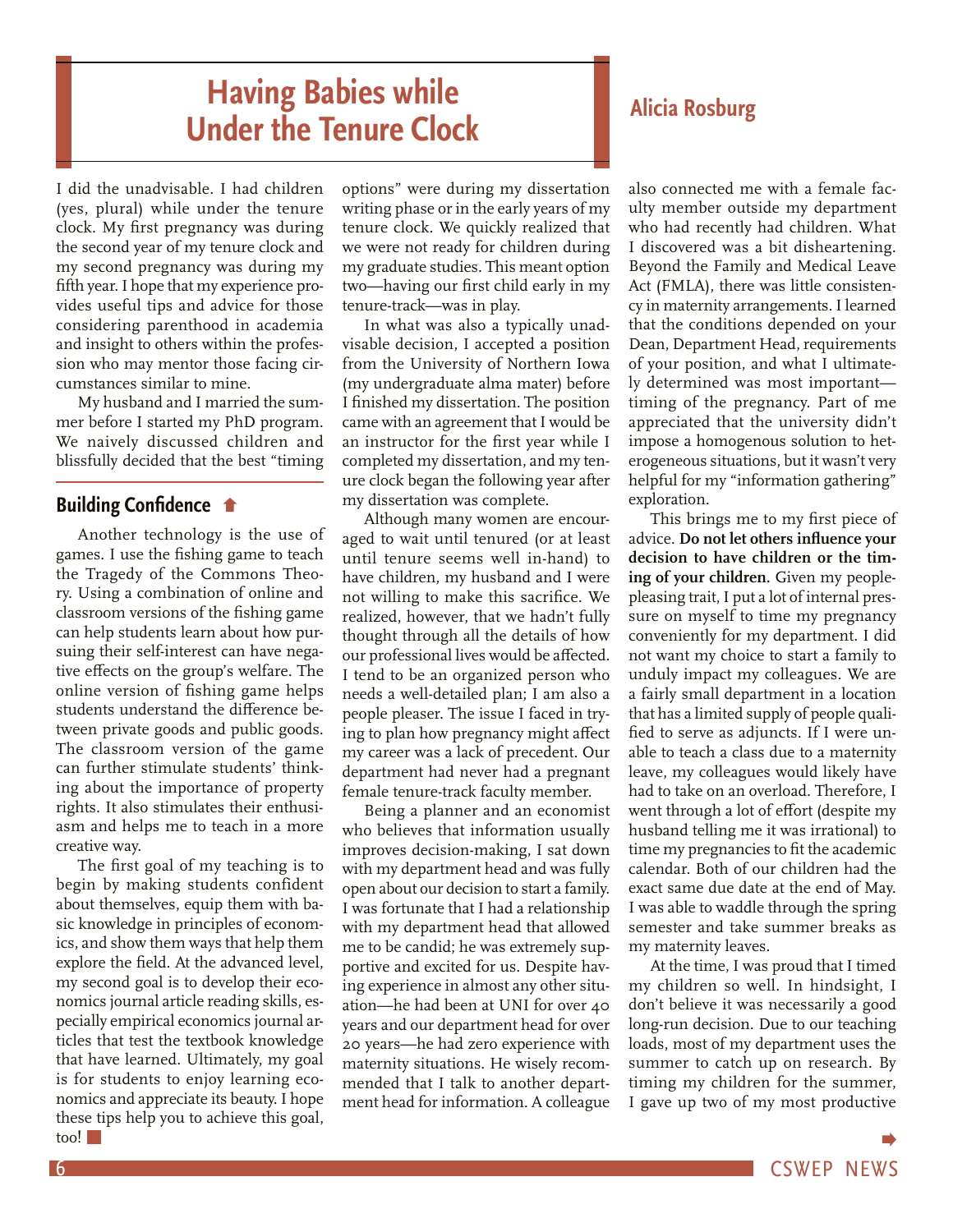#### <span id="page-6-0"></span>**Having Babies**

[research blocks during my tenure clock.](#page-5-0) I also gave up potential earnings from summer research grants. Most importantly, however, is the precedent that I set for future colleagues. I worry future female faculty members will feel pressured to time their pregnancy to the academic calendar because my pregnancies are now the precedent. It is hard for me to put this in writing, but my husband was right. I should not have put undue pressure on myself (and him) to time our children. I avoided temporary inconvenience to my department, but it came at a cost to myself and potentially future colleagues.

Second, **ask questions and get as much as possible in writing.** Ask as many people as you feel comfortable about previous arrangements, expectations, policies, etc. to help form your expectations and decisions. I also encourage you to ask multiple people the same questions to see if you get a consistent answer. Getting as much as possible in writing is advice for all aspects of academia, not just maternity situations. I was grateful to have a mentor through the Agricultural and Applied Economics Association (AAEA) that pushed me to get everything in writing. She encouraged me to follow-up any face-to-face conversation related to my academic expectations with an email to the person summarizing the conversation and asking the person to confirm via email that I had interpreted our conversation correctly. If I had listened to her more diligently early in my career, I would have spared myself significant stress.

For example, my university (like many) has a "stop clock" form that allows extension of the tenure clock for special situations including maternity; our form is called the "request to extend the probationary period." Based on conversations with several people across campus, this is a standard form that allows for an extra year on the tenure clock if needed. Since everyone I spoke to, including my department head, interpreted the form in this manner, I didn't see the need to seek written confirmation of the form's interpretation.

When I decided to go up for tenure on my original clock (i.e., forgo the extra year), I was surprised when there were questions within my department about the interpretation of the form. My department head retired the year before, and all of our verbal conversations about the form left with him. Questions were raised about whether the work I did in the "stopped clock" year should count towards tenure, and whether by signing the form, I had contractually signed up for a six-year clock and going up on the regular five-year clock should require evaluation as someone going up early. Although my new department head was very supportive and these questions were dismissed fairly quickly, the questions caused a lot of temporary stress and frustration. If I had simply sent a quick email to my department head to confirm the form's interpretation at the time it was signed, I could have saved myself from this stress.

Finally, **don't assume your teaching and research will automatically suffer if you have children.** I believe having children has made me a more effective teacher and efficient researcher. Ask any parent, communicating with toddlers teaches you how to become more clear and concise in your instructions! I am also more compassionate and understanding while at the same time more confident to have tough conversations with students. A parental perspective can make you tougher or softer as needed. Research-wise, I've become more efficient in managing my time and being selective in the research I pursue. I used to say yes to (almost) everything. Now, I am more selective and have healthier bounds on my work schedule. I've heard the phrase "you can't have it all" many times. I disagree—you can have it all, you just may need to redefine "it". And, for me, my new "it" is better than I ever imagined.

### **Reinventing Yourself at Mid-Career**

### **Prathibha Joshi**

Academia can be very exhausting and time consuming, counter to the popular misconception of copious free time and little stress due to flexible class schedules and "extended vacations." To keep up with the discipline, engage in research, focus on teaching, and actively participate at the institution can be draining. Even after securing tenure, the quest to perform well in these areas never ends as the goal to reach full professorship creates new demands and activities. Often, at mid-career one can feel trapped in the same routine of serving on numerous committees, teaching a full load of classes, and presenting at conferences. It may feel as though you are stuck in a rut. Mid-career status has its own challenges and frustrations, even if professors are doing everything that they can and more. To resolve the

difficulty at this stage, one really needs to reinvent themselves to make the journey more enjoyable.

The time has come to think out of the box, to approach old practices with new ideas and purposes. The goal is to make your presence and contribution to the department and the institution significant and known. This is a critical step toward gaining recognition of how you have matured as a professional and invested time and effort in the institution to help it deal with its challenges. I offer some solutions/tips/suggestions to reinvent yourself at your institution in the three areas of the job responsibilities teaching, service to the institution, and professional development. Many of the suggestions provided in this piece specifically will apply to liberal arts colleges and state universities.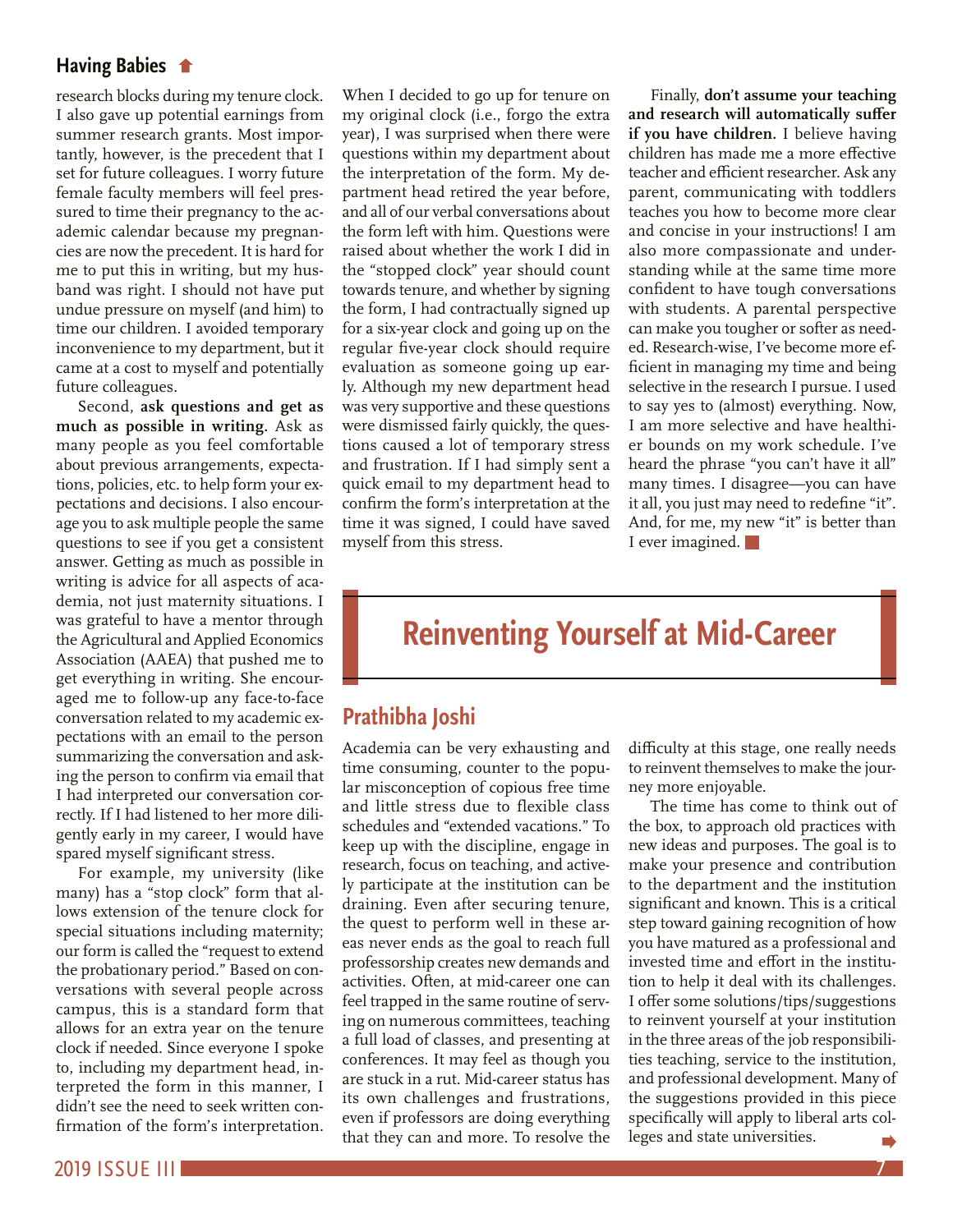#### <span id="page-7-0"></span>**[Reinventing Yourself](#page-6-0)**

#### **Teaching**

Teaching economics can be challenging. Making economics fun as a discipline is very difficult, especially currently as college students have relatively short attention spans and plenty of distractions. In addition, these students already have preconceived notions of the subject matter, and they tend to find graphs, math, and abstract reasoning very unattractive. Breaking this barrier is tough; it requires professors to constantly improve and innovate in classes every couple of years.

*Innovative teaching methods* Exploring innovative teaching methods and active learning techniques can prove rewarding; the literature has provided many novel techniques that can be adopted in the classrooms, such as flipping the classroom, cooperative discussions, and collaborative learning. While lecturing still has value, experimenting with these new techniques can make the teaching experience more worthwhile. They may encourage you to become more creative in terms of presenting the class material, allow you to discover what works best as learning techniques for the new generations of students, and reveal new and exciting ways to impart knowledge. Starting by choosing the already more successful pedagogies and techniques is an easy way to begin. Experiment more once you have developed confidence and familiarity with these new techniques.

*Use of technology* The use of more technology in the classroom can potentially reach more students and enliven the material. Technology has become part and parcel of today's education, especially given the technologically advanced composition of students in the classrooms. Hence gaining experience with new learning platforms can offer different ways to reach these students, helping them understand the material better even as these platforms make the class more interesting for professors. While some initial time investment to learn a new platform often is necessary, it can expand teaching options and

encourage further innovation even as it helps to reduce tedium with teaching the same class repeatedly. The structure of these learning platforms can range from face-to-face, hybrid, and completely online to help format classes to the needs of the students and professors. Such choices will provide multiple options to disseminate knowledge and information to a diverse student body.

*Student learning oriented research* The students present an opportunity to engage in student learning oriented research. Students in an economics classroom can be the sample, providing information about teaching techniques, styles, and material. These types of studies can help other economics instructors as well as other discipline instructors on campus who can also refine their own teaching. In addition, such classroom research can add further to the literature on teaching and learning as professors can present their findings at conferences or send out the study for publication.

*Study abroad programs* This component can be a fruitful way to enhance teaching and to interact with students. Economics as a discipline can provide a substantial experience to students when they visit abroad, as learning about how economics works in other countries can give them a different perspective about the economy, business, and markets. Leading such programs can significantly impact teaching techniques at home as well, allowing professors to gain new experiences and incorporate these other perspectives and cultures into their teaching.

#### **Institutional Service**

Service to an institution, whether to the school as a whole or to individual departments, can take up a lot of time. In addition, many institutions weigh service contributions differently, leaving it up to individual professors to decide their participation levels. Yet service expectations are still valid, evaluated, and part of the job description. These service opportunities change over time and with experience, making service an important area to focus on during the progression of a career. Other than actively participating in department and overall college committees, institutions often expect mid-career professors to take on new roles and challenges.

*Chairing the committees* It is time to chair committees or take other active roles that contribute considerably to the committee as your primary goal. For example, you can help refine the committee's processes to make them more efficient and effective, find ways to make committee work less time-consuming, bring in different technologies to the committees, or minimize paperwork.

*Contributing to the college/institution*  A second option is to support the institution in dealing with institution-related matters, such as accreditation or strategic planning. Preparing reports on such issues will play a noteworthy role for the institution and provide a new learning experience for you.

*Mentoring* mid-career status brings with it the opportunity to mentor new faculty and students, not just within the department but throughout the institution. Sharing journeys, relating both good and bad experiences, and especially explaining the culture of the institution will help faculty mentees in their path to tenure and promotion.

*Create an area of service expertise* Carving out an area of service expertise is essential, where associate professors particularly can pioneer the creation of a service or program, or research something of critical importance to the institution. New opportunities generally will emerge from such activities for yourself and to others.

*Faculty Advisor to student clubs* You are now in a good position to lead/act as the Faculty Advisor to student clubs like an Economics or Business club by helping already existing clubs or starting brand new ones. Organizing events, bringing in speakers for the clubs, and managing the budget of the club can offer meaningful and satisfying activities that benefit both you and the students.

 $\blacktriangleright$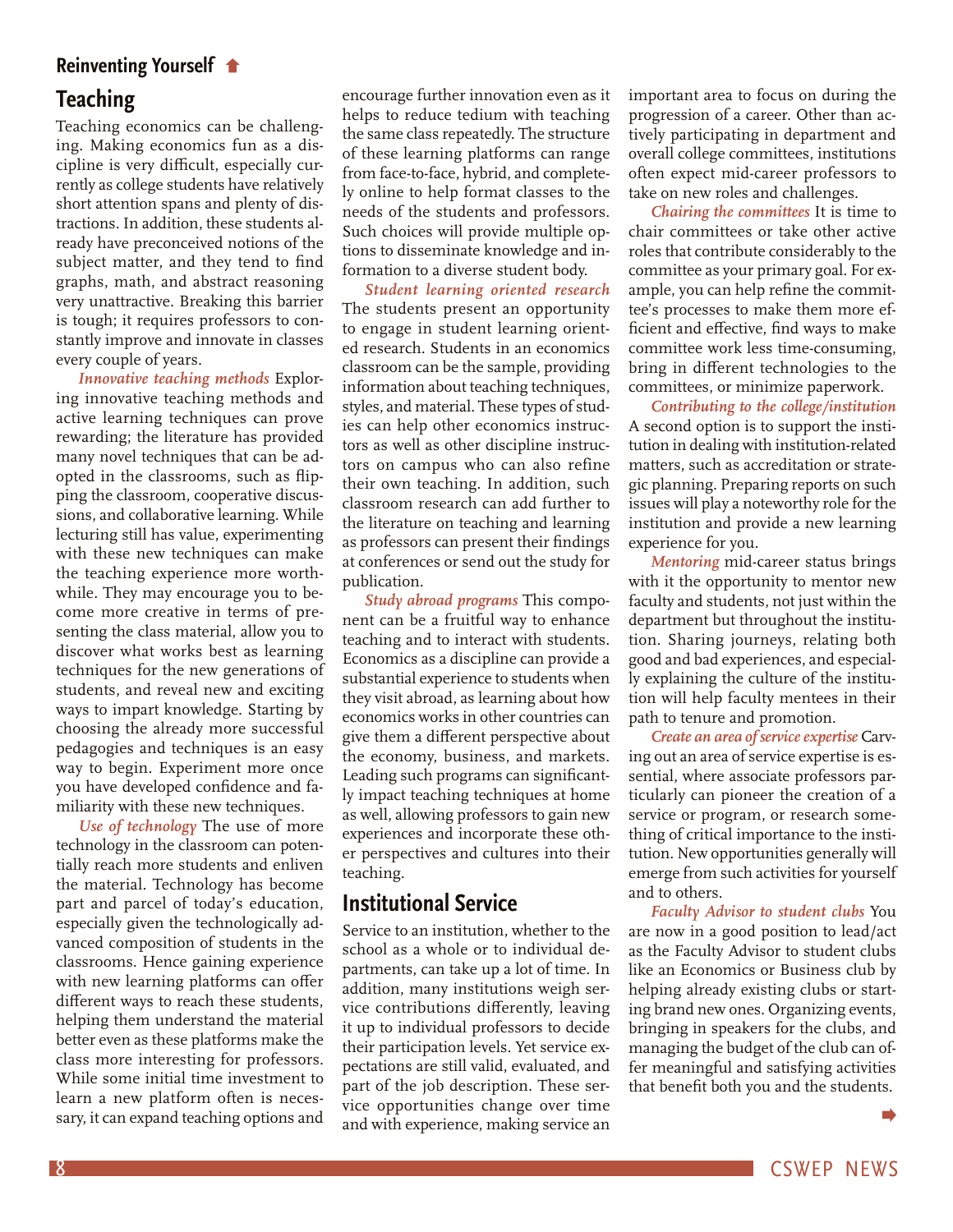#### <span id="page-8-0"></span>**Reinventing Yourself**

### **[Professional Development](#page-7-0)**

Conducting research remains an essential part of professional development. Finding the time and resources to do so remains challenging, particularly for those at smaller institutions that focus more on teaching or do not have as many resources as research institutions. Nevertheless, a research agenda must be a priority, mostly because most institutions still do have a strong expectation of professional growth.

*Reserve time* An initial good strategy is to actually reserve time to do professional activities rather than just focus on service, although it is important to still have a good work and personal life balance. Channeling time towards publications, especially after receiving feedback from conferences, is key.

*Collaborations* Find colleagues within

the department and/or outside the discipline who will want to engage in collaborative research projects, including junior colleagues. Share research interests and ideas with junior colleagues and create opportunities to work with them. Sharing projects or ideas and working together can create a faster path towards publication.

*Become editor of a journal* seek to become an editor of a journal by starting a teaching/undergraduate research journal for students. This will benefit other faculty members of the department/ other disciplines in the school.

*Reviewers* Starting an undergraduate research journal will provide opportunities for others to become reviewers for your home grown journal. In addition, advise other faculty members on how and where to become reviewers. It can create new perspectives that benefit everyone.

*Newsletter contributor* seek a position as a regular contributor to a department or college newsletter if it exists, or start one if it does not.

Reinventing yourself at mid-career is essential to escape the feeling of being stuck. The tips I have shared are based on the experiences and ideas I have gained as I have evolved throughout my professional journey. Importantly, though, all professors at whatever career level must find a personal equilibrium that allows them to balance personal and professional lives. Economics is about facing constraints (time), limited resources, making good decisions, and applying opportunity costs. Since we are the experts, I am sure most of us will do a fantastic job.  $\Box$ 

#### **[Interview with Rohini Pande](#page-0-0)** continued from page 1

notions of economic justice and human rights can help justify and enable such change.

Pande's research lies at the intersection of political economy and development, and has a significant focus on gender issues in lower-income settings. She serves as co-editor of *American Economic Review: Insights,* co-chair of the Political Economy and Government Group at the Abdul Latif Jameel Poverty Action Lab (J-PAL, headquartered at the Massachusetts Institute of Technology), a Board member of the Bureau for Research and Economic Analysis of Development (BREAD), and is a former co-editor of *The Review of Economics and Statistics.*

*Since winning the Carolyn Bell Shaw award, you have been using the platform to draw attention to the impediments women face to advancement in the economics profession. What do we know about the problem?*

We can look at it as three different sets of problems at three different career stages. At the undergraduate stage, women make up more than half of US

undergraduates but less than a third of economics majors, and the proportion of women majoring in economics has been flat at around 30 percent for nearly three decades, despite a rising share of women among undergraduates. At the graduate level, the proportion is the same, around 30 percent, which may suggest that there's no problem since female undergraduate majors are becoming graduate students at a proportional rate. However, there is a compositional issue. Economics is the most international of all social sciences when it comes to graduate programs: roughly half of the economics graduate student population have done their undergraduate degrees outside the US, where the gender composition is different. So we have two graduate student pipelines—a domestic one and an international one—and we just don't know much about the gender balance in each of them or how they interact. Finally, for female economists who do enter academia, you see a higher dropoff at each stage of their career: they get worse placement for their first job, and they are less likely to progress to tenure. They also get less credit for co-authored papers.

#### *What can be done?*

One of the first things is to recognize that nothing is set in stone. It is certainly important to increase the proportion of women majoring in economics, but we should not assume that nothing can be done at any other stage. At every stage, people have more agency than they accept themselves as having.

So, how can we do more? At the undergraduate level, some of the problem is informational: young women either associate majoring in economics with career paths that are not attractive to them, or they find once they enter economics, they are less supported. Recent work shows that we can inform highperforming students about their relative performance, and expose students to successful female economics graduates, as this has been shown to increase female undergraduate interest in majoring in economics.

We can make the graduate school experience more welcoming for all students. Sometimes, this requires us as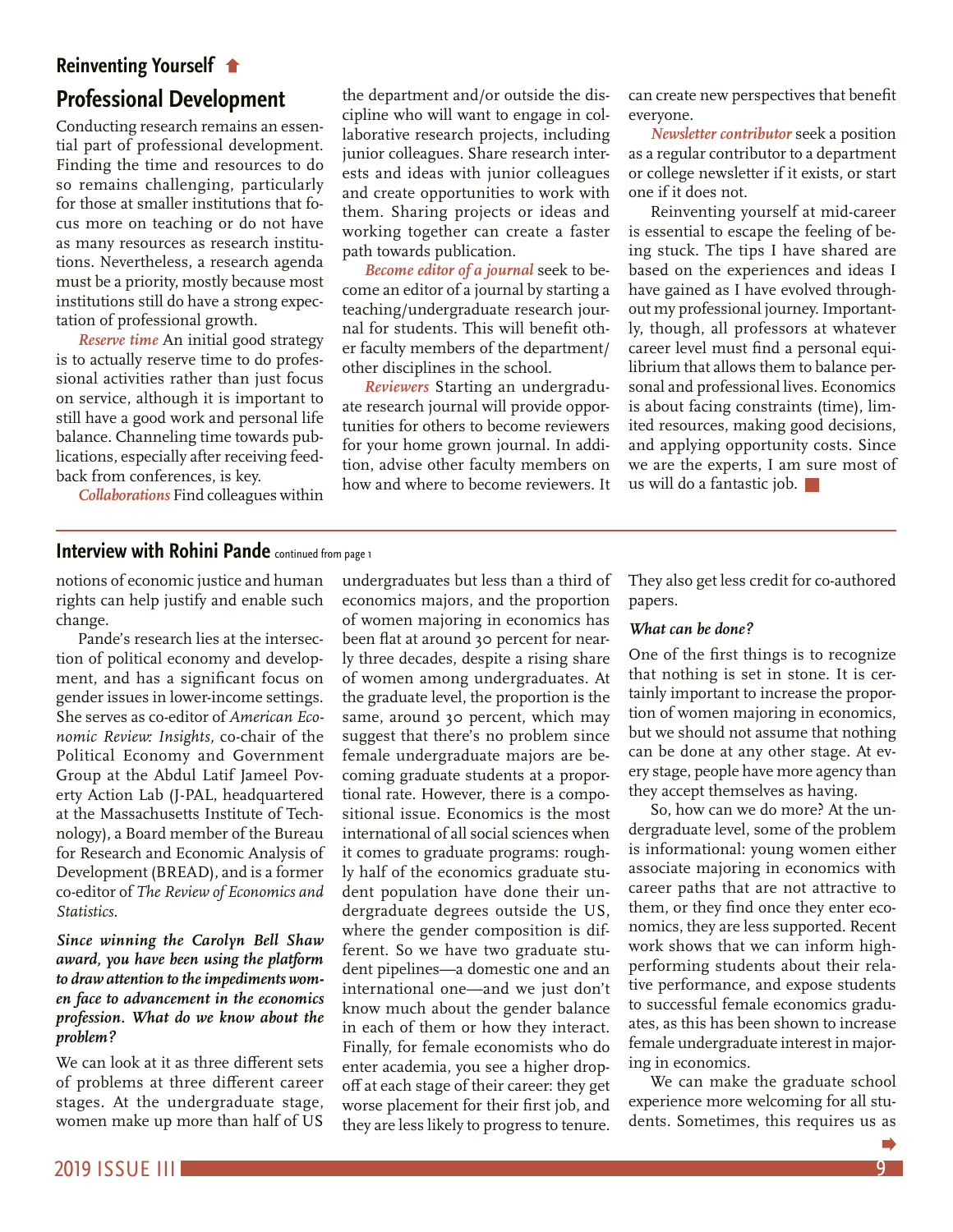#### <span id="page-9-0"></span>**[Interview with Rohini Pande](#page-8-0)**

faculty to recognize that the modes of operation that we are used to—like giving feedback early on in a seminar may not be the preference of students.

In the job market placement stage, screening processes can be changed to be less reliant on the interviewer's perceptions of quality and based more on routine—such as asking all candidates identical questions in the same order. There is significant evidence that unstructured interviews are associated with worse outcomes than structured ones.

I go into detail on these and other ideas in my acceptance speech, which you can watch by following the **[link](https://www.aeaweb.org/about-aea/committees/cswep/about/awards/bell) 1** from the CSWEP web site.

Clearly, we have a lot of knowledge on what is happening and what can be done. But the harder question is this: why aren't the reforms which have been shown to work getting implemented across the board? On some important questions, we have the evidence. Now we need to consider the kind of systemic changes that will lead to it being acted on.

#### *Is slow change innate to academia?*

Maybe. In the private sector, when a company has diversity problems, they would turn to an external company to help them identify and implement solutions. But, in academia we tend to think we should be able to solve the problem by looking at it from within—an idea that the private sector has moved away from. In this regard, the fact that the AEA has engaged an external ombudsperson is heartening.

#### *On an individual level, what can we do? What does advocacy look like from a graduate student and faculty perspective?*

You can start by identifying your spheres of influence: who is your peer group, who are those more junior to you whom you may be able to influence, and who are those more senior, whom you can take your concerns to, but ultimately whose behavior you'll be less able to

move. To create change, think about who you select as your allies. As a junior faculty member, if you want to move behavior among senior faculty members, it may be more effective to identify supportive senior faculty members and get them to be your messenger rather than being the messenger directly.

Allies matter for change—it's hard when you advocate for your own, rather than another's, group. If you're a fourthyear female PhD student advocating for more hiring of women, you're doing things that to others may appear as self-

*There are very good arguments, and some good evidence, that structures that look at first glance meritocratic in fact are not. But at least most of the people who think the 'meritocracy' is really a meritocracy are also academics who will engage with a wellargued case. So for advocates of change it's useful to know that case very well, and to know how to defend it against any push-back.*

serving. Every time we change the status quo, there is a group that is going to see fewer opportunities than before. We need to recognize this concern and encourage allies to help explain that tradeoff. We also need to have open conversations about what these trade-offs are and be clear about the benefits of enabling diversity in the profession.

That is, for example, the danger of focusing on hiring junior women in departments that lack women at all levels, junior and senior. It may appear easier to hire women on the junior job market than move a senior woman. But who will mentor and look out for these women and ensure that the conversations in senior faculty meetings are fair and supportive?

More broadly, we have to argue against the view that the system is meritocratic and the only problem is that too few women are entering the pipeline. There are very good arguments, and some good evidence, that structures that look at first glance meritocratic in fact are not. But at least most of the people who think the 'meritocracy' is really a meritocracy are also academics who will engage with a well-argued case. So for advocates of change it's useful to know that case very well, and to know how to defend it against any push-back.

Systemic change will need us to effect change at many different levels. Change is hard and it is uncomfortable. Those of us seeking to effect it need to listen to how our colleagues are reacting and continue to reach out to everyone.

#### *It sounds like you are saying there are no easy or quick fixes.*

Hiring and retention is a complicated process that I believe requires all levels to be committed to change—from the junior faculty up to the deans of the school.

But there are other things that can be done that make environments more supportive of women. One type of action is clear: we can all call out inappropriate behavior when we see it. This is clearly difficult for a student when dealing with faculty, but calling out could involve talking to supportive faculty. As faculty, we should think seriously about instituting reporting systems that are cognizant of power dynamics. Perhaps less risky and equally important is for graduate students to call out bad behavior among classmates. Another is to constantly push for fair representation of women in seminars, as department visitors and in conferences.

Another type of action is simply listening. None of us spend enough time listening, and it's something we can all do at every level.

*What approach do you take to mentorship, and what role can mentorship play in addressing gender-bias issues?*

<sup>1</sup> **[https://www.aeaweb.org/about-aea/committees/cswep/](https://www.aeaweb.org/about-aea/committees/cswep/about/awards/bell) [about/awards/bell](https://www.aeaweb.org/about-aea/committees/cswep/about/awards/bell)**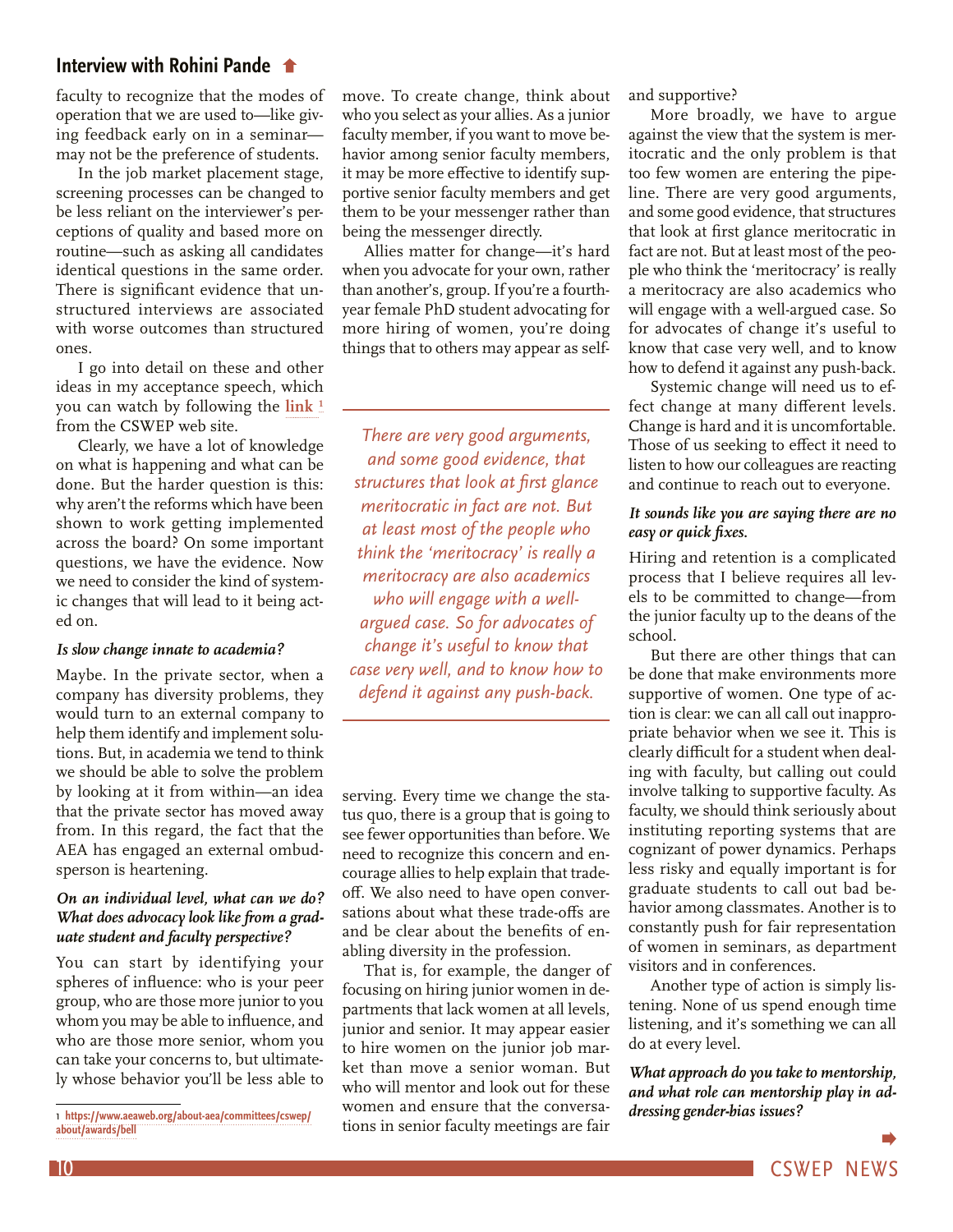#### <span id="page-10-0"></span>**[Interview with Rohini Pande](#page-9-0)**

A senior faculty member may think of mentorship as a one-on-one relationship between them and a junior faculty member or student, but mentorship goes beyond that. Some of being a mentor is listening to the concerns a mentee has, and *not* telling them to do something different but, rather, telling your colleagues to do something different. I'd say to mentors, once you talk to your mentee, it's worth evaluating what you should change in order to make their experience a better one.

Mentorship, for me, is also about giving people information but stopping short of converting that information into advice. People can take a lot of different paths, and most paths *can* be successful. The striking thing is how often people choose a path based on information that isn't right: they have presumptions about how the profession works, they have presumptions about what it takes to get a paper into a specific journal. As you get to be more senior, you see the innards of the profession much more. You see confidential tenure discussions and there are ways to ensure confidentiality while giving junior colleagues a clearer sense of what tenure standards are.

*I'd like to end by asking about something that many of us have observed about you. In just the last few weeks we have spent together, I have seen you spend your every lunch and dinner with individual undergrads, graduate students, and junior faculty with whom you don't personally collaborate but whom you have taken under your wing. It's hard to explain to others how continuously and intensely you are involved in mentoring. How do you have the energy?*

You make me feel old! I have learnt that everyone can teach me something. And, I have just really enjoyed the energy of folks I got to know in these groups—so, I guess, in the end it's a pretty selfish endeavor for me.

#### **[Interview with Melissa Dell](#page-0-0)** continued from page 1

#### *anything, was particularly influential in determining the path that you took?*

I think that there were a couple of factors that were particularly influential. Growing up, my grandmother was fascinated by big picture social science questions and encouraged my interest as well. She would record PBS documentaries and bring me books by authors like James Michener. After finishing high school, my grandmother had joined the Women's Army Air Corps, learned to fly planes, and achieved the highest rank attainable by a woman during World War II. But after the war, women had few opportunities to pursue further careers or education. Like others in

her generation, she became a homemaker. I think all her life she wished in many ways that she had been a man so that she would have been able to pursue her career aspirations, but instead she read voraciously, enrolled in classes that seemed

interesting at community college, and never missed an opportunity to learn. Having a career and family isn't always easy, but I am grateful every day for the opportunities that women in my grandmother's generation pioneered for women today, which I think would have been largely unimaginable to them when they were our age.

The second thing that was very influential was coming to Harvard as an undergraduate. The extremely generous financial aid that made this possible and the dedication of faculty to undergraduate teaching allowed me to really develop my interests. Learning more about the things that fascinated me could be more than a hobby—I could do this as a career.

#### *Early in your career, your research focused on Latin America. You now also study Asia. Was there a reason for this particular progression?*

I think in some sense I've always been interested in comparative questions—i.e. what has generated the major differences in the economic trajectories of Latin America as compared to East Asia? However, these are really big picture questions that are difficult to get a handle on, and require a lot of investments to understand the institutional contexts and available data sources. Before I can think too seriously about comparative development across these very different contexts, there are

tions about what explains development trajectories within Asia. It turns out that the data from East Asia are phenomenally rich—much more so in most cases than the historical Latin American data. This has made it a really exciting context to work in, albeit one that requires major up-front costs *Recent advances in computer vision, deep learning, and natural language processing are now making it possible to access data that would have been unimaginable to process just a few years ago, though it does require non-trivial investments to adapt these tools to our applications.* 

so many open ques-

in digitizing the vast amounts of data available.

*I understand you are a long-distance runner. What is the longest you have ever run for a race? Are there characteristics that you developed as a runner that help with the marathon that is writing and publishing a research paper? Or maybe, the same traits made you successful at both?*

That's right. The longest race I have done is 100 miles. Mostly I just enjoy it, I really like being outside and getting fresh air. I do think it builds discipline and focus, which are more broadly useful.

*Your research definitely does not shy away from trying to answer big-picture questions. These are typically the most difficult to answer in a convincing way due to causal*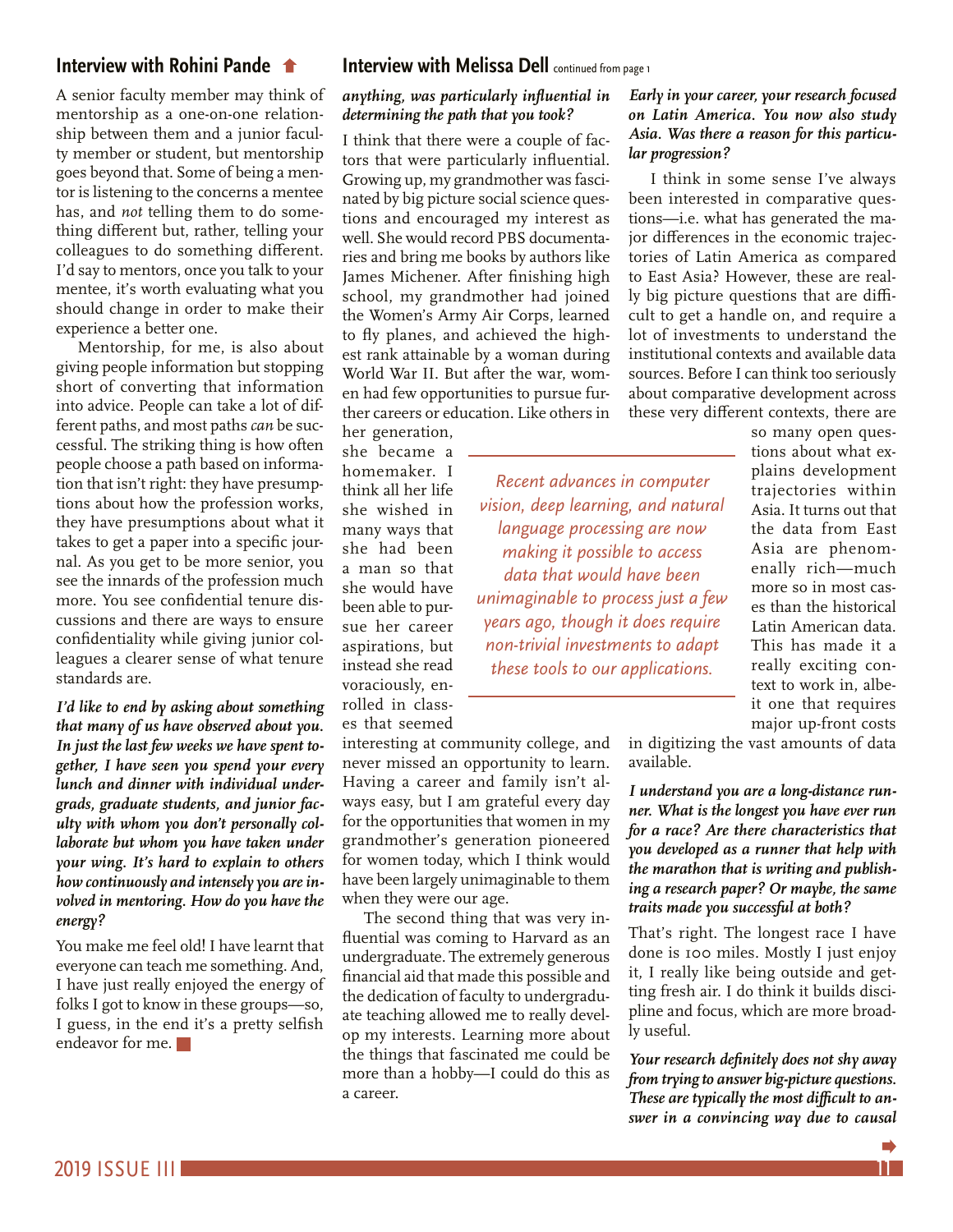#### **[Interview with Melissa Dell](#page-10-0)**

*identification. Often one has to sacrifice on this if one wants to tackle such questions. However, your own research is able to answer these questions with convincing identification. How are you able to answer big-picture questions but in a way that is well-identified?*

I'm interested in a lot of questions, and I haven't been able to get much traction in answering most of them. The world is a complicated place, and it can be really tough to parse what's going on. But I do try to keep interesting questions top-of-mind and occasionally stumble across contexts that are particularly well-suited to shedding light on them. It takes a long time to write a paper, so you don't need many such contexts!

#### *Essentially all of your projects required the collection of primary data. What typically comes first in your own research: the discovery/collection of data, the research question, or the identification strategy?*

All three of these are fundamental ingredients to a research idea, which at its core requires connecting a context (with associated data and variation that can generate causal identification) to a research question and an empirical methodology. Richard Feynman, one of the most influential physicists of the 20th century, was once asked how he generated so many groundbreaking research ideas. He answered that he kept two lists—a list of well-defined questions and a list of mathematical tools. A research idea required connecting a question from his idea list to a tool from the other list. He worked hard to constantly expand his lists and did daily memory exercises to keep them top of mind, in order to maximize the probability of forming a connection. I like this way of thinking about research. You need to develop a rich array of questions that interest you. There is no shortcut to being able to answer them—it requires learning about a variety of different contexts. Being able to translate those contexts into ideas requires connecting the dots, in terms of how they tie into empirical methods and your questions of interest. What was added to the list first is a bit immaterial for me, and just depends upon the particular paper. I think a big part of what makes research so difficult initially is that your lists start out short, but fortunately they grow a lot with time, as working on one paper always raises more interesting questions and provides the opportunity to learn about new contexts and methods.

#### *How do you envision the field of economic history changing in the next 10 years? What will be its biggest challenges? Its largest contributions?*

I think economic history is ripe to be revolutionized by the broader data science revolution, much as it was revolutionized by the Cliometric revolution a generation ago. There are so many incredibly rich historical data sources that have never been exploited because they are too vast to manually digitize and organize. These could be scans of archival tables; vast text data from historical newspapers, government documents, etc.; even things like historical images or video footage. Recent advances in computer vision, deep learning, and natural language processing are now making it possible to access data that would have been unimaginable to process just a few years ago, though it does require nontrivial investments to adapt these tools to our applications. People oftentimes think about artificial intelligence as it relates to thinking, but giving the current technological frontier what it is best suited to is sensing—i.e. sensing the content in tables, text, etc. This is what I've been investing the most in lately, as the possibilities for new data (to answer some of those questions on my list that I just haven't been able to make progress on) is incredibly exciting!

#### *What advice do you have for young scholars working at the intersection of economic development and economic history?*

Invest in learning about the contexts you are interested in, by reading both broadly and deeply into the relevant social science literatures. And invest in your technical skills—not just econometrics but also deep learning, natural language processing, etc., because having strong technical skills will open up a ton of primary source material. In my experience, this is not something that you can just outsource without being knowledgeable about it yourself.

#### *If you could improve one thing about the way research in economic history is done, what would it be? Same question but for economic development?*

I think the more transparent and open research can be, the better, as this makes it easier for everyone to understand what drives the patterns that we observe and to build upon them. Transparency isn't just about making sure the analysis is correct (though certainly this is important) but also about making it easier for others to understand and build upon your work, rather than having to reinvent the wheel. The discipline has already made a lot of advances in this direction, and I think it will continue to do so. For example, I'd love to see more data visualization tools accompanying research projects, so others can easily see the variation in the data rather than having to parse through potentially dozens of tables (counting the appendix!) to understand what's going on. For big investments—such as the curation of datasets that are broadly applicable to questions being asked by lots of researchers—open access collaboration on data curation can be really powerful, but rarely happens. I'm currently working with a software firm to build an online platform for open access collaboration on curating and disseminating historical datasets, and I think more projects that encourage research teams to work together on creating knowledge will be really powerful.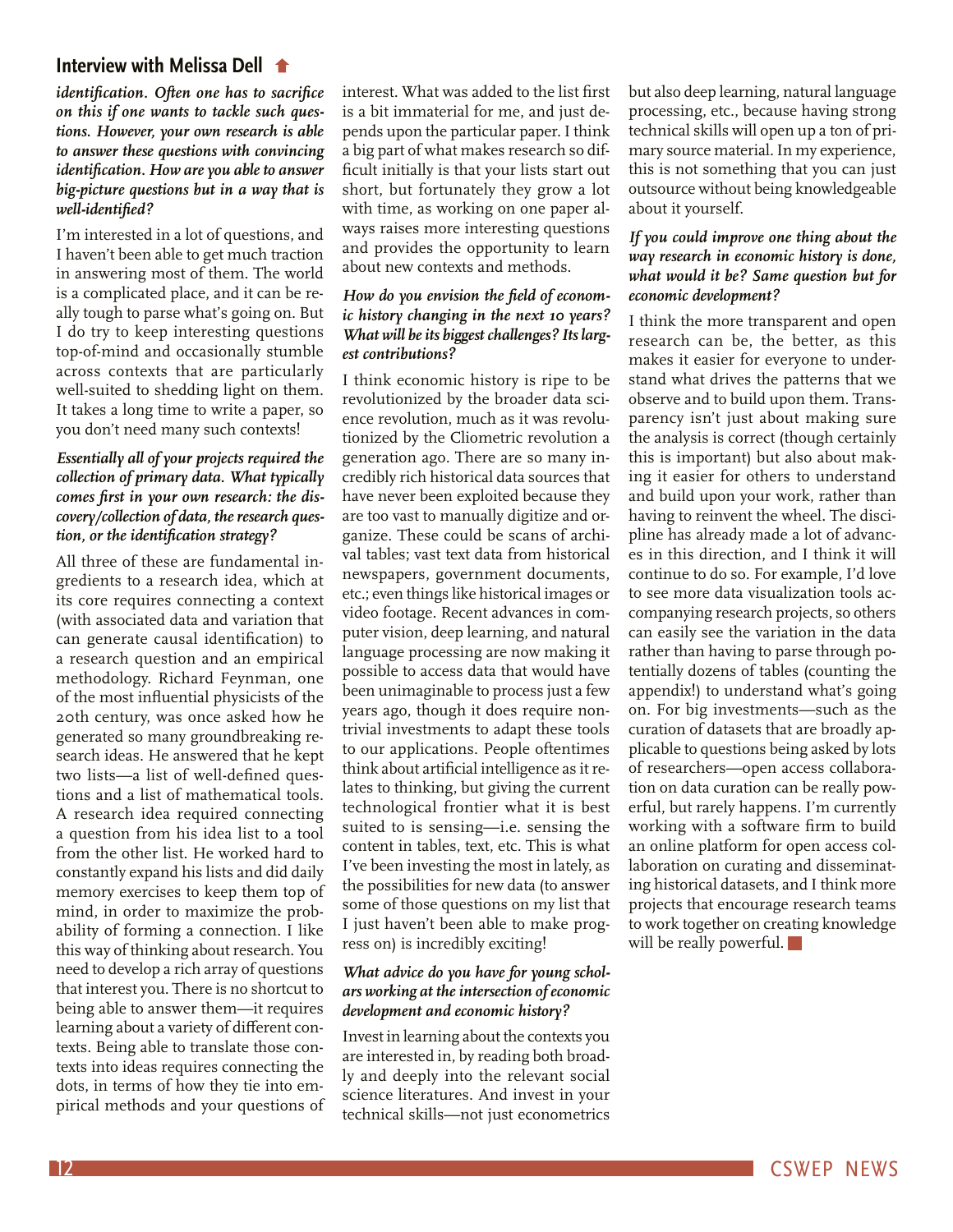#### <span id="page-12-0"></span>**From the Chair** continued from page 2

breakfast for mid-career economists is designed for economists who have navigated their first promotion. For women in academia, mid-career mentees are typically associate professors, but women at a similar career stage outside of academia are also welcome to pre-register for this event. For all of the breakfast programs, senior economists will provide advice and information. Feedback from participants in prior breakfasts has always been very positive. Preregistration information is available in the "Calls and Announcements" section of this issue as well as at **[cswep.org](http://cswep.org)**.

Immediately following the meetings, the 2020 CeMENT Mentoring workshop for Faculty in Doctoral Programs and the CeMENT Mentoring workshop for Faculty in Non-Doctoral Programs will begin. Martha Bailey leads the program for faculty in doctoral programs and Ann Owen leads the program for faculty in non-doctoral programs. This year, we were able to expand the number of participants accepted into these programs but nonetheless, these effective and intense two-day programs are, as in prior years, oversubscribed. We are especially grateful for the senior mentors who spend two days of focused mentoring effort at these workshops.

Finally, for those looking to reconnect with old friends or make new ones, CSWEP hosts Open Meeting Space at the Marriott Marquis, San Diego Ballroom C for part of the day on each of Friday, Saturday, and Sunday.

On behalf of the CSWEP board, I thank the many mentors, organizers, participants and AEA staff members who contribute to the busy schedule that CSWEP maintains at these annual meetings.

This *News* contains interviews with 2018 Carolyn Shaw Bell Award Winner, Rohini Pande, and 2018 Elaine Bennett Prize Winner, Melissa Dell. Rohini Pande was chosen as the Carolyn Shaw Bell Award winner in 2018 in part due to her extraordinary commitment to mentoring. Readers who missed her

speech at the meetings will want to visit the CSWEP website to watch it. In the interview in this *News*, she discusses ways that the economics profession needs to change to improve the representation of women. She also has wise advice for how mentors can best help more junior members of the profession. Melissa Dell's acceptance speech and fascinating research talk from the 2019 Awards Ceremony is also available on the CSWEP website. In this *News* interview, she discusses her career trajectory, how she finds interesting research questions, and how she sees the revolution in data science transforming the field of economic history.

Our *Focus* section in this issue grows out of an important CSWEP activity. CSWEP sponsors and organizes sessions and panels not only at the AEA meetings, but also at regional economics meetings. A panel on academic career challenges and opportunities sponsored by CSWEP at the 2018 Midwest Economics Association meetings, chaired by Abigail Wozniak, provided the genesis of this issue's *Focus* articles. Dr. Wozniak worked with the panelists to enshrine their reflections on the process of growing into one's position as an academic economist into articles for this *News*. A unifying thread in each of these articles, and in Dr. Wozniak's introduction, is a recognition of the extent to which academics are constantly faced with choices that can shape their career trajectories—choices about the tradeoffs between the personal and professional, about whether and how to make new contacts at a conference, about how much to invest in teaching, and about whether to invest in new skills, among myriad others. In this *Focus* section, four academic economists reflect on the choices they have made and offer advice to others as they navigate the many stages of an academic career.

I hope to see many of you in January as I commence my second year as CSWEP Chair. In January, Ragan Petrie and Karen Conway will finish their successful terms as Southern Representative and Eastern Representative respectively. I am delighted that Jennifer Doleac and Terry-Ann Craigie have agreed to step up to replace them. Also, Ann Owen will be ending her term as CeMENT Director and will be replaced by Jessica Holmes. Our board members work very hard in their roles and I am grateful for the work that Ragan, Karen, and Ann have done, as well as the work of those who are continuing in their service. I particularly want to acknowledge the hard work of our *News* Oversight Editor Kate Silz-Carson. Under her guidance, the *News* will be expanding from three issues per year to four issues per year starting in 2020.

### CSWEP Liaison Network

Three cheers for the 150+ economists who have agreed to serve as CSWEP Liaisons! We are already seeing the positive effects of your hard work with increased demand for CSWEP paper sessions, fellowships and other opportunities. Thank you! Dissemination of information—including notice of mentoring events, new editions of the CSWEP News and reporting requests for our Annual Survey and Questionnaire—is an important charge of CSWEP. For this key task, we need your help. Visit **[CSWEP.](http://cswep.org/) [org](http://cswep.org/)** to see the list of current liaisons and departments for whom we'd like to identify a liaison. We are also seeking liaisons from outside the academy. To indicate your willingness to serve, send an e-mail with your contact information to **[info@cswep.org.](mailto:info%40cswep.org.?subject=)**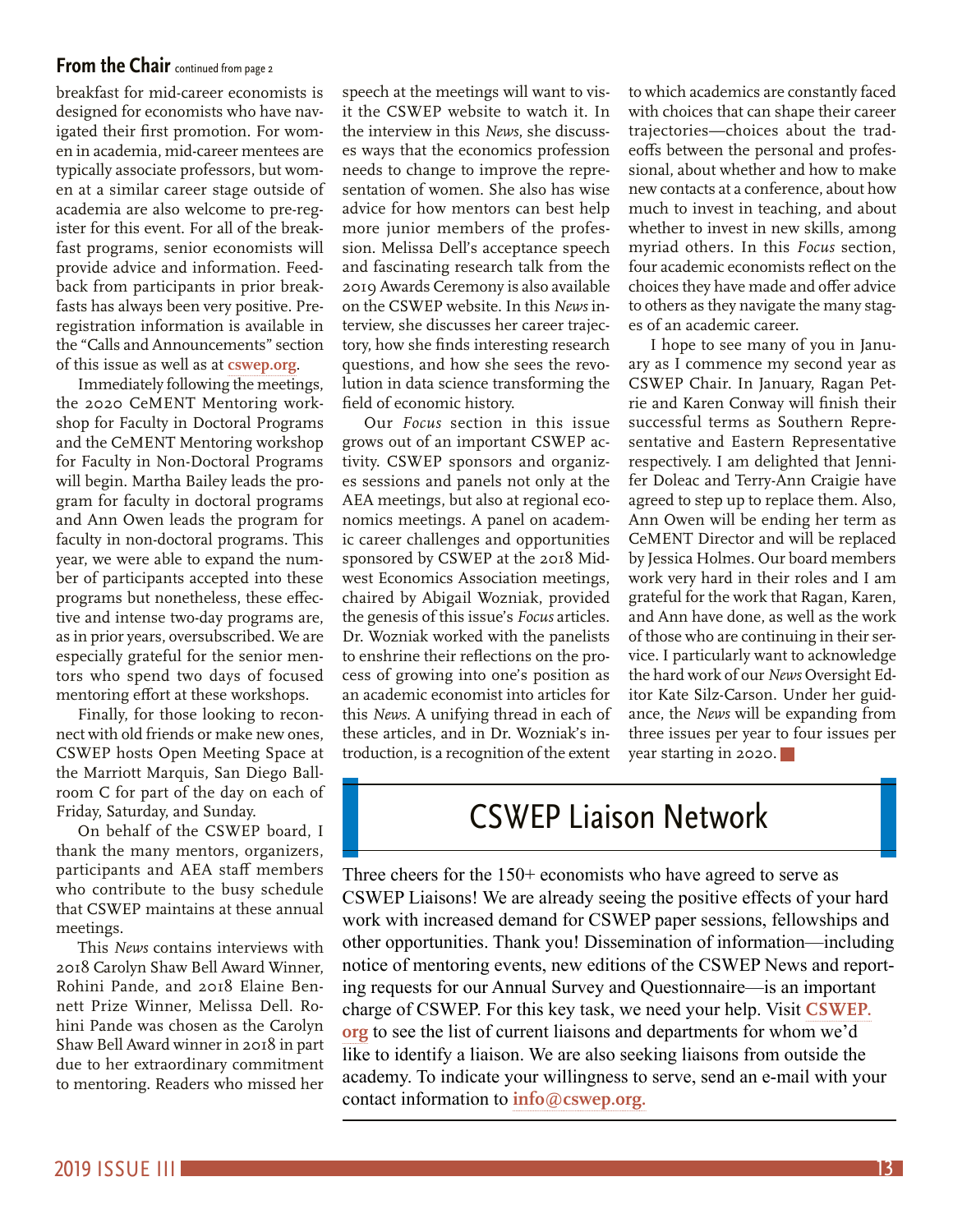## <span id="page-13-0"></span>Calls, Announcements, and Sessions at Upcoming Meetings

### **CSWEP Mentoring Breakfasts at ASSAs**

#### **DEADLINE: 2 January 2020**

CSWEP will host two Mentoring Breakfasts for Junior Economists on January 3 and 5 and a Peer Mentoring Breakfast for Mid-Career Economists on January 4. The Mentoring Breakfasts for Junior Economists events will have senior economists on hand to provide mentoring and networking opportunities to junior economists. Junior economists are invited to drop in with questions on topics such as publishing and research, promotion and tenure, worklife balance, the job market, teaching, grants and academic versus non-academic jobs. The Peer Mentoring Breakfast for Mid-Career Economists mentoring experience is intended for female economists who are tenured academics at either associate or full rank or nonacademics who are 8+ years post-PhD. Each breakfast requires registration through Eventbrite.

To register, go to: **[https://www.](https://www.eventbrite.com/o/aea-committee-on-the-status-of-women-in-the-economics-profession-cswep-8431496202) [eventbrite.com/o/aea-committee-on](https://www.eventbrite.com/o/aea-committee-on-the-status-of-women-in-the-economics-profession-cswep-8431496202)[the-status-of-women-in-the-economics](https://www.eventbrite.com/o/aea-committee-on-the-status-of-women-in-the-economics-profession-cswep-8431496202)[profession-cswep-8431496202](https://www.eventbrite.com/o/aea-committee-on-the-status-of-women-in-the-economics-profession-cswep-8431496202)**

#### **CSWEP Business Meeting and Awards Ceremony Luncheon at ASSAs**

#### **DEADLINE: 2 January 2020**

The CSWEP Business Meeting and Award Ceremony Luncheon will be held on January 3 and is open to all economists attending the AEA Meeting. This is a time to recognize the recipient of the 2019 Carolyn Shaw Bell Award, to present the Annual Report on Women in the Economics Profession and to hear input on CSWEP's activities. Registration is required through Eventbrite.

To register, go to: **[https://www.](https://www.eventbrite.com/o/aea-committee-on-the-status-of-women-in-the-economics-profession-cswep-8431496202) [eventbrite.com/o/aea-committee-on](https://www.eventbrite.com/o/aea-committee-on-the-status-of-women-in-the-economics-profession-cswep-8431496202)[the-status-of-women-in-the-economics](https://www.eventbrite.com/o/aea-committee-on-the-status-of-women-in-the-economics-profession-cswep-8431496202)[profession-cswep-8431496202](https://www.eventbrite.com/o/aea-committee-on-the-status-of-women-in-the-economics-profession-cswep-8431496202)**

#### **Call for Papers, CSWEP Sessions @ 95th Western Economic Association Conference**

*26–30 June 2020 Denver, Colorado*

#### **DEADLINE: 15 January 2020**

CSWEP will be sponsoring sessions at the 2020 Western Economic Association International (WEAI) conference. **The deadline for submission of session proposals to CSWEP is January 15, 2020.**

Several *sessions* will be organized by Catalina Amuedo-Dorantes (CSWEP Western representative). One of them will be on the broad topic of international migration, immigrants and immigration policy. Abstracts on those areas are particularly solicited, but also in other areas for additional separate sessions. Proposals for complete sessions (organizer, chair, presenters and discussants) or round tables on specific topics of interest are highly encouraged. Please email abstracts (1-2 pages, include names of all authors, as well as all their affiliations, addresses, email contacts, paper title) by January 15, 2020, to:

Lauren Lewis Administrative Assistant Committee on the Status of Women in the Economics Profession American Economic Association 2014 Broadway, Suite 305 Nashville, TN 37203 (615) 343-0390 **[info@cswep.org](mailto:info%40cswep.org?subject=)**

Note that this submission is separate from any submission sent in response to the WEAI's general call for papers. For more information on the WEAI meetings, please see **[https://www.weai.](https://www.weai.org/conferences/) [org/conferences/](https://www.weai.org/conferences/)**. CSWEP is unable to provide travel assistance to meeting participants. Please make other arrangements for covering travel and meeting costs.

### **Call for Applications for the American Economic Association Summer Economics Fellows Program**

#### **DEADLINE: 1 February 2020**

Sponsored by the American Economic Association and the National Science Foundation, summer economics fellowships are available to senior graduate students and junior faculty. During their residency, fellows participate as members of the research community while engaged in a research project of their own choosing. Fellows will be mentored by experienced economists both on scientific issues, and career issues such as negotiating publications, the job market, and advancement strategies. Fellows are encouraged to present a research seminar at the sponsoring agency during their fellowship. Fellows are typically either junior faculty, postdocs or graduate students at the dissertation stage. Fellows are to be chosen by the program with the agreement of the sponsoring institution in line with the goal of advancing the participation of women and underrepresented minorities in the economics profession, the fit of a candidate with the activities of the research group at the sponsoring institution, and the value of the proposed research to advancing the sponsoring institution's own goals.

Fellowships are open to all economists without regard to gender or minority status, although the goal of the program, advancing the careers of women and underrepresented minorities, will drive the selection process. For example, in seeking to advance women in the economics profession an institution may sponsor a couple, or a male partner of a female economist, or otherwise sponsor a male economist whose participation would assist the general goal of advancing women in the profession. Preference in consideration will be given to applications received by February 1.

14 CSWEP NEWS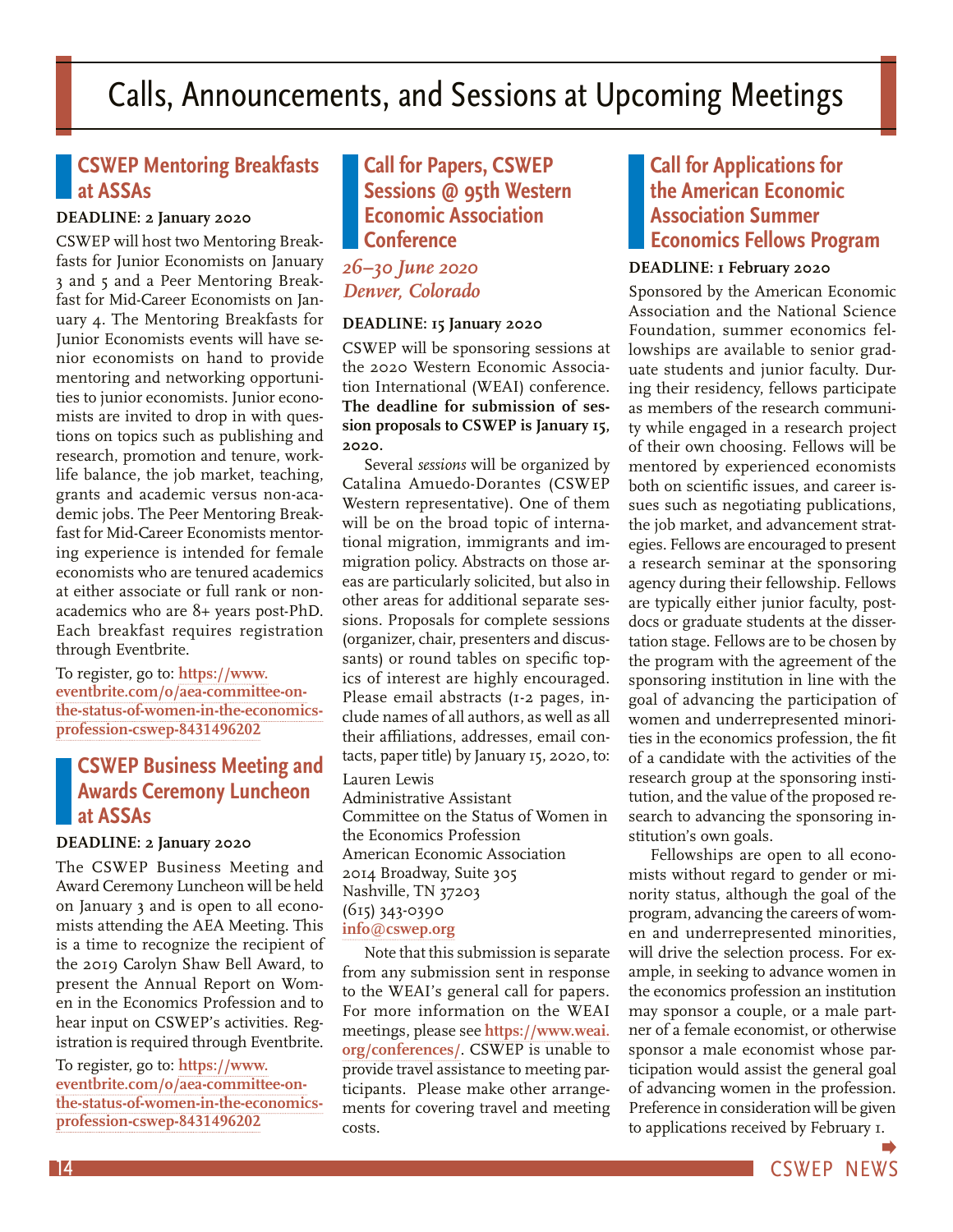#### <span id="page-14-0"></span>**CSWEP Sessions**

[Application Instructions: Applicants](#page-13-0)  are asked to apply directly to the Summer Economics Fellows Program, but are welcome to indicate a preference for a particular sponsor. Apply here: **[https://www.aeaweb.org/committees/](https://www.aeaweb.org/committees/summer-fellows/apply/2020) [summer-fellows/apply/2020](https://www.aeaweb.org/committees/summer-fellows/apply/2020)**

For more information, go to

**[https://www.aeaweb.org/about-aea/](https://www.aeaweb.org/about-aea/committees/summer-fellows-program) [committees/summer-fellows](https://www.aeaweb.org/about-aea/committees/summer-fellows-program)[program](https://www.aeaweb.org/about-aea/committees/summer-fellows-program)**

### **CSWEP Sessions at Upcoming Meetings**

#### **Allied Social Science Association Annual Meeting**

*3–5 January 2020 Marriott Marquis, San Diego,CA*

#### **CSWEP Mentoring Breakfast for Junior Economists**

**Friday, 3 January 2020, 8:00 am–10:00 am**

**San Diego Ballroom C**

#### **Gendered Effects of Social Norms and Institutions**

**Friday, 3 January 3 2020, 8:00 am–10:00 am**

#### **Grand Ballroom 2**

**Chair: Janet Currie** (Princeton University)

#### *Evaluating teen options for preventing pregnancy: impacts and mechanisms*

Dara Lee Luca (Mathematica Policy Research), Jack Stevens (Ohio State University), Dana Rotz (Mathematica Policy Research)

Discussant: Seema Jayachandran (Northwestern University)

#### *Female officers, gender violence and human capital: evidence from allwomen's justice centers in Peru*

Maria Micaela Sviatchi (Princeton University), Iva Trako (World Bank Group), Guadalupe Kavanaugh (Rutgers University)

Discussant: Anna Aizer (Brown University)

#### *Men, roots and consequences of masculinity norms*

Victoria Baranov (University of Melbourne), Pauline Grosjean (University of New South Wales), Ralph De Haas (European Bank for Reconstruction and Development)

Discussant: Martha Bailey (University of California, Berkeley)

#### *Implicit stereotypes: evidence from teachers' gender bias*

Michela Carlana (Harvard University)

Discussant: Jesse Rothstein (University of California, Berkeley)

#### **CSWEP Business Meeting and Awards Ceremony Luncheon**

**Friday, 3 January 2020, 12:30 pm–2:15 pm**

**San Diego Ballroom C**

#### **Monetary Policy, Capital Flows, and Globalization**

**Friday, 3 January 2020, 2:30 pm–4:30 pm**

**Grand Ballroom 11**

**Chair: Linda Goldberg** (Federal Reserve Bank of New York)

#### *The information role of banks in longterm debt*

Chenzi Xu (Harvard University)

Discussant: Leslie Sheng Shen (Federal Reserve Board)

#### *How does the interaction of macroprudential and monetary policies affect cross-border bank lending?*

Judit Temesvary (Federal Reserve Board of Governors), Elod Takats (Bank for International Settlements)

Discussant: Friederike Niepmann (Federal Reserve Board of Governors)

### *Impact of foreign official purchases of U.S. treasuries on the yield curve*

Erin Wolcott (Middlebury College)

Discussant: Burcu Duygan-Bump (Federal Reserve Board of Governors)

## Brag Box

**"We need every day to herald some woman's achievements . . . go ahead and boast!" —Carolyn Shaw Bell**

**Catalina Amuedo-Dorantes,** Professor of Economics at the University of California-Merced, was recently awarded the ASHE 2020 Outstanding Achievement Award by the American Society of Hispanic Economists. In her nomination for the award, the ASHE Executive Board highlighted both Dr. Amuedo-Dorantes' prolific research record and her active role in promoting Latinx economists. Congratulations, Catalina, on this well-deserved honor!



**Francine Blau** was elected a 2018 Distinguished Fellow of the American Economic Association; the award was conferred at the 2019 Annual Meetings. The AEA selects no more than four economists of high distinction from the United States and Canada to be elected as fellows in a given year. Francine's seminal contributions to the study of labor market inequality were cited in her citation for the award. Congratulations, Francine!

Send announcements to **[info@cswep.org](mailto:info%40cswep.org?subject=)**.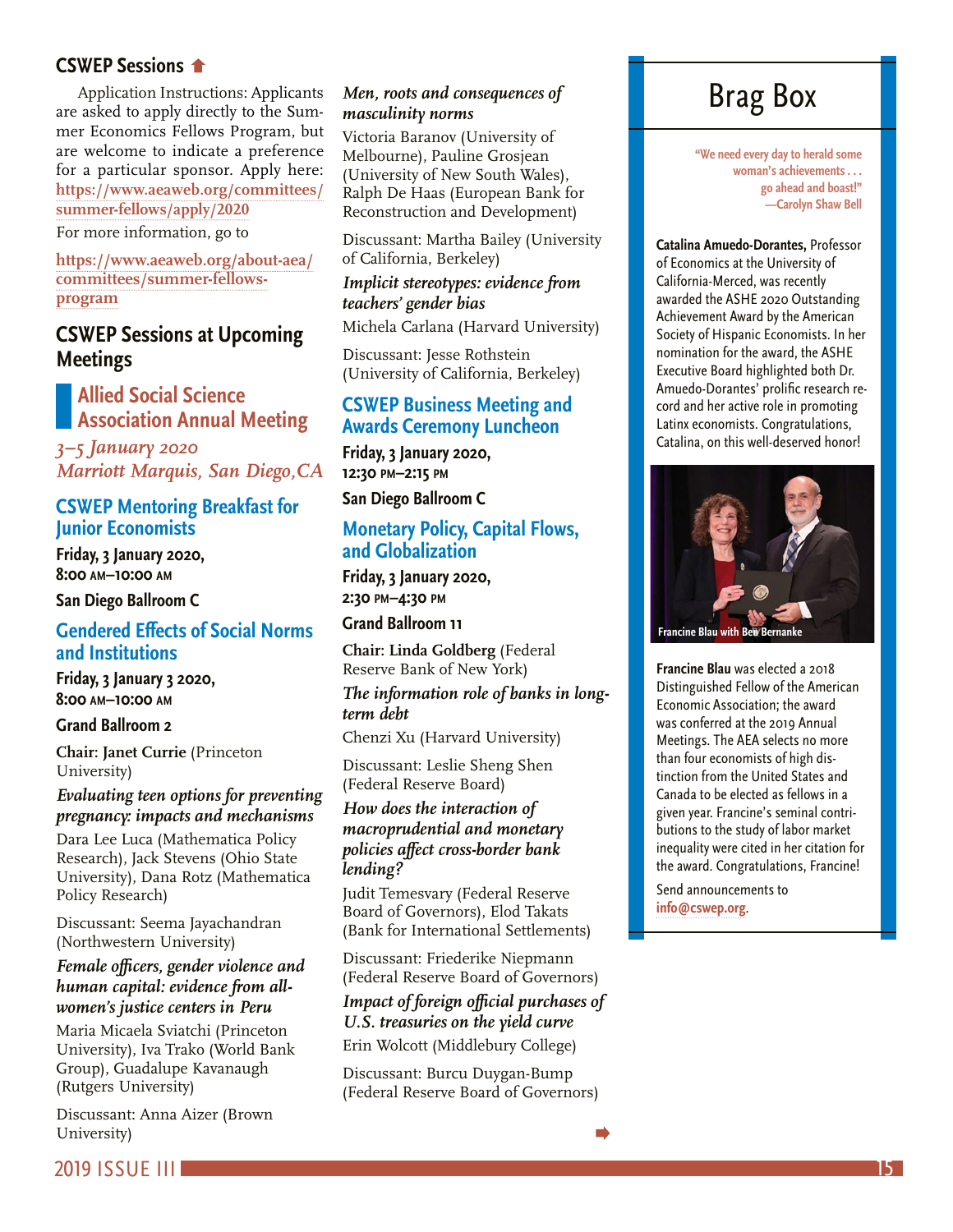#### <span id="page-15-0"></span>**CSWEP Sessions**

#### *[U.S. housing as global safe haven](#page-14-0)  asset: the case of a China shock*

Anna Wong (Federal Reserve Board of Governors), Nathan Converse (Federal Reserve Board of Governors)

Discussant: Ina Simonovska (University of California, Davis)

#### **CSWEP Open Meeting Space**

**Friday, 3 January 2020, 3:00 pm–5:00 pm**

**San Diego Ballroom C**

#### **CSWEP Reception**

**Friday, 3 January 2020, 6:00 pm–7:30 pm**

**Grand Ballroom 10**

#### **CSWEP Peer Mentoring Breakfast for Mid-Career Economists**

**Saturday, 4 January 2020, 8:00 am–10:00 am**

**San Diego Ballroom C**

#### **Gendered Effects on Wages, Employment, and Prices**

**Saturday, 4 January 2020, 8:00 am–10:00 am**

#### **Marina Ballroom D**

**Chair: Jennifer Doleac** (Texas A & M University)

#### *Flexible pay, bargaining, and the gender gaps*

Barbara Biasi (Yale University), Heather Sarsons (University of Toronto)

Discussant: Nicole Fortin (University of British Columbia)

#### *Why do women earn less than men? Evidence from bus and train operations*

Valentin Bolotnyy (Harvard University), Natalia Emanuel (Harvard University)

Discussant: Thomas Lemieux (University of British Columbia)

*Salary disclosure and hiring: field experimental evidence from a twosided audit study*

Laura Gee (Tufts University), Amanda Agan (Rutgers University), Bo Cowgill (Columbia Business School)

Discussant: Jennifer Doleac (Texas A & M University)

#### *Gender price gaps and competition: evidence from a correspondence study*

Margarita Machelett (Brown University)

Discussant: Matt Notowidigdo (Northwestern University)

#### **CSWEP Open Meeting Space**

**Saturday, 4 January 2020, 10:00 am–4:00 pm**

**San Diego Ballroom C**

#### **Firms, Trade, and Globalization**

**Saturday, 4 January 2020, 10:15 am–12:15 pm**

#### **Point Loma Pool View**

**Chair: Nina Pavcnik** (Dartmouth College)

*Financial globalization and the growth-stability trade-off*

Tianyue Ruan (National University of Singapore)

Discussant: Yan Bai (University of Rochester)

#### *Local shocks and the origins of granular fluctuations*

Nitya Pandalai-Nayar (University of Texas at Austin), Andrei Levchenko (University of Michigan), Christoph Boehm (University of Texas at Austin)

Discussant: Kalina Manova (University College London)

#### *High-skilled immigration, offshoring R & D, and firm productivity*

Eunhee Lee (University of Maryland), Jingting Fan (Pennsylvania State University), Valerie Smeets (Aarhus University)

Discussant: Nina Pavcnik (Dartmouth College)

#### *Does capital scarcity matter?*

Racha Moussa (International Monetary Fund), Anusha Chari (University of North Carolina, Chapel Hill), Peter

Blair Henry (New York University)

Discussant: Ina Simonovska (University of California, Davis)

#### **Gender and the Economics Profession**

**Saturday, 4 January 2020, 10:15 am–12:15 pm**

#### **San Diego Ballroom A**

**Chair: Betsey Stevenson** (University of Michigan)

#### *Gender and the dynamics of economics seminars*

Alicia Modestino (Northeastern University), Pascaline Dupas (Stanford University), Muriel Niederle (Stanford University), Justin Wolfers (University of Michigan)

Discussant: Sandra E. Black (Columbia University)

#### *Can mentoring help female assistant professors in economics? An evaluation by randomized trial*

Donna Ginther (University of Kansas), Janet Currie (Princeton University), Francine Blau (Cornell University), Rachel Croson (Michigan State University)

Discussant: Susan Dynarski (University of Michigan)

#### *Economics is not a man's field: a history of CSWEP and of the first gender reckoning in the economics profession*

Beatrice Cherrier (University of Cergy-Pontoise and Centre National de la Recherche Scientifique (CNRS)), Cleo Chassonnery-Zaigouche (University of Cambridge), John Singleton (University of Rochester)

Discussant: Marianne Wanamaker (University of Tennessee)

#### *Employment dynamics for economists: empirical evidence by gender and race*

Danielle Sander (U.S. Census Bureau), Lucia Foster (U.S. Census Bureau), Julia Manzella (U.S. Census Bureau), Erika McEntarfer (U.S. Census Bureau)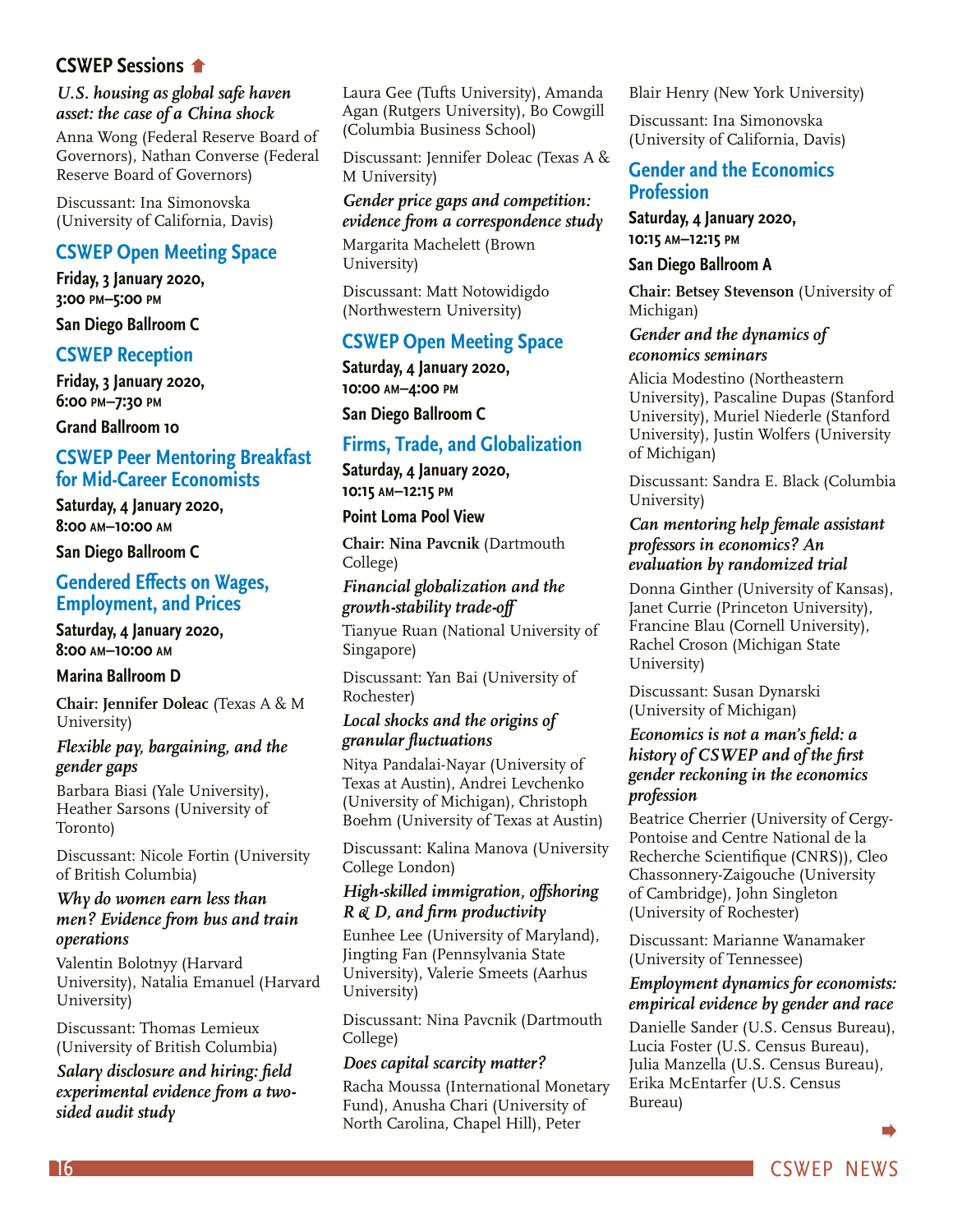#### **CSWEP Sessions**

[Discussant: Bhash Mazumder](#page-15-0) (Federal Reserve Bank of Chicago)

#### **CSWEP Mentoring Breakfast for Junior Economists**

**Sunday, 5 January 2020, 8:00 am–10:00 am**

**San Diego Ballroom C**

#### **Crime Prevention in the U.S. and Abroad**

**Sunday, 5 January 2020, 8:00 am–10:00 am**

#### **Grand Ballroom 3**

**Chair: Jennifer Doleac** (Texas A & M University)

#### *The impact of economic opportunity on criminal behavior: evidence from the fracking boom*

Brittany Street (Texas A & M University)

Discussant: Steven Raphael (University of California, Berkeley)

#### *Predicting and preventing gun violence: an experimental evaluation of READI Chicago*

Sara Heller (University of Michigan), Marianne Bertrand (University of Chicago), Monica Bhatt (University of Chicago), Christopher Blattman (University of Chicago), Max Kapustin (University of Chicago)

Discussant: Emily Owens (University of California, Irvine)

#### *Peer effects on violence: experimental evidence in El Salvador*

Lelys Dinarte (World Bank)

Discussant: Jens Ludwig (University of Chicago)

#### *Gangs, state capacity, and development*

Maria Micaela Sviatschi (Princeton University), Nikita Melnikov (Princeton University), Carlos Schmidt-Padilla (University of California, Berkeley)

Discussant: John Donohue (Stanford University Law School)

#### **Societal Impacts of Policing and Incarceration**

**Sunday, 5 January 2020, 10:15 am–12:15 pm**

**Grand Ballroom 2**

**Chair: Jennifer Doleac** (Texas A & M University)

#### *Baby's gone: the effect of increased sentencing severity on fertility and family formation*

Siobhan O'Keefe (University of California, Davis)

Discussant: Anne Piehl (Rutgers University)

#### *Housing security and domestic violence: evidence from nuisance ordinances*

Sarah Kroeger (University of Notre Dame), Giulia La Mattina (University of South Florida)

Discussant: Erdal Tekin (American University)

#### *In-group bias and the police: evidence from award nominations*

Nayoung Rim (United States Naval Academy), Bocar Ba (Duke University), Roman Rivera (Columbia University)

Discussant: Benjamin Hansen (University of Oregon)

#### *The criminal and economic impacts of an arrest*

Emily Weisburst (University of California, Los Angeles)

Discussant: Justin McCrary (Columbia University Law School)

#### **CSWEP/CSMGEP Panel: Launching a Professional Development Initiative**

**Sunday, 5 January 2020, 10:30 am–12:15 pm**

**San Diego Ballroom C**

### **CSWEP Open Meeting Space**

**Sunday, 5 January 2020, 12:30 pm–3:00 pm San Diego Ballroom C**

#### **What is CSWEP?**

CSWEP (the Committee on the Status of Women in the Economics Profession) is a standing committee of the American Economic Association charged with serving professional women economists in academia, government agencies and elsewhere by promoting their careers and monitoring their progress.

CSWEP activities endeavor to raise the awareness among men and women of the challenges that are unique to women's careers and can be addressed with a wide variety of actions, from inclusive searches to formal and informal mentoring activities. CSWEP freely disseminates information on how the profession works as well as advice to junior economists. We intend this information to be of value to all economists, male or female, minority or not.

#### **Annually, CSWEP**

- Organizes mentoring workshops, paper presentations sessions at the annual AEA Meetings, and professional development sessions at the annual meetings of the four regional economics associations (the Eastern, Mid-Western, Southern and Western);
- Conducts a survey and compiles a report on the gender composition of faculty and students in academic economics departments in the United States;
- Publishes three editions of the *CSWEP News,* containing a feature section written by senior economists that highlights career advice or other topics of interest to the economics profession; and
- Awards the Carolyn Shaw Bell Award, given to a person for their outstanding work to promote the careers of women economists as well as the Elaine Bennett Research Prize, given biennially to a young woman economist for fundamental contributions to academic economics.

Our business meeting is held during the annual AEA Meetings and is open to all economists. It is a time for us to confer awards and celebrate recipients, present the Annual Report on Women in the Economics Profession and to hear your input on CSWEP's activities. The CSWEP Board meets three times yearly and we encourage you to attend our business meeting or contact a Board Member directly to convey your ideas for furthering CSWEP's mission.

Visit **[cswep.org](http://cswep.org)** for more information.